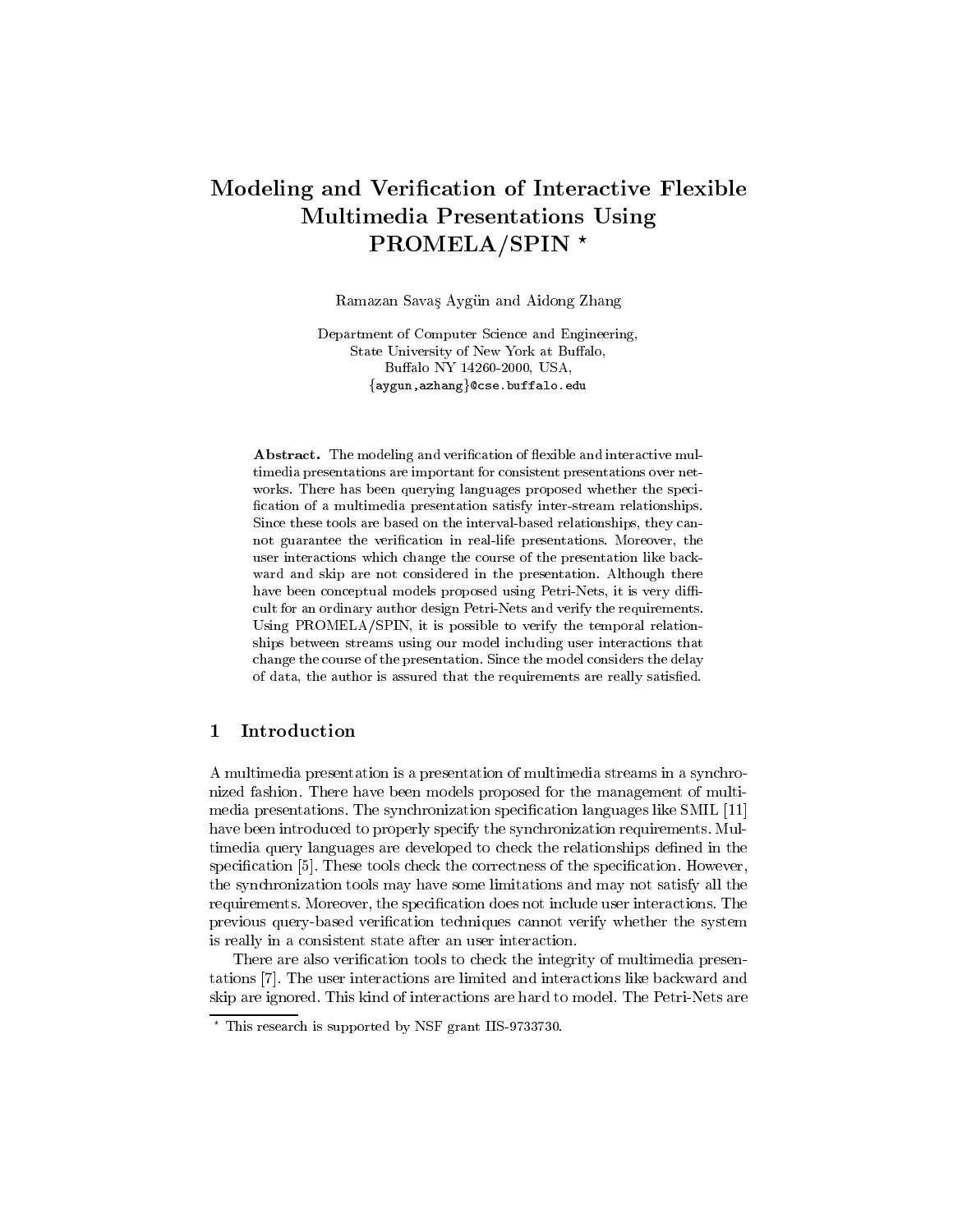also used to verify the specification of multimedia presentations [9]. But Petri-Net modeling requires immense Petri-Net modeling for each interaction possible. Authors usually do not have much information about Petri-Nets.

PROMELA/SPIN is a powerful tool for modeling and verification of software systems [6]. Since PROMELA/SPIN traces all possible executions among parallel running processes, it provides a way of managing delay in the presentation of streams. In this paper, we discuss the properties that should be satised for a multimedia presentation. We analyze the complexity introduced by user interactions. The interactions which change the course of the presentation like backward and skip are also investigated. The experiments are conducted for parallel, sequential, and synchronized presentations.

This paper is organized as follows. The synchronization model is explained in Section 2. The conversion to PROMELA and abstractions are discussed in Section 3. Section 4 explains the properties that should be satised for a multimedia presentation. Section 5 discusses the experiments. The last section concludes our paper.

#### $\overline{2}$ 2 Multimedia Presentations

The synchronization model is based on synchronization rules [2]. Synchronization rules form the basis of the management of relationships among the multimedia streams. Each synchronization rule is based on the Event-Condition-Action (ECA) rule.

**Definition** A *synchronization rule* is composed of an event expression, condition expression, and action expression which can be formulated as:

on event expression if condition expression do action expression.

Event expression and condition expression are obtained by composing events and conditions using boolean operators (&& and ||), respectively. Action expression is a list of actions. A synchronization rule can be read as: When the event expression is satisfied if the *condition expression* is valid, then the actions in the action expression are executed.

Definition. An event is represented with source(event type[, event data]) where source points the source of the event, event type represents the type of the event and event data contains information about the event. Event source can be the user or a stream. Optional event data contains information like a realization point. The goal in inter-stream synchronization is to determine when to start and to end streams. The start and end of streams depend on multimedia events. The user has to specify information related with the stream events. Allen [1] specifies 13 temporal relationships. Relationships meets, starts, and equals require the *Init\_Point* event for a stream. Relationships  $\hat{f}$ *nishes* and *equals* require the *End\_Point* event for a stream. Relationships *overlaps* and *during* require realization event to start (end) another stream in the mid of a stream. The relationships before and after require temporal events since the gap between two streams can only be determined by time. Temporal events may be *absolute* with respect to a specic point in a presentation (e.g. the beginning of a presentation).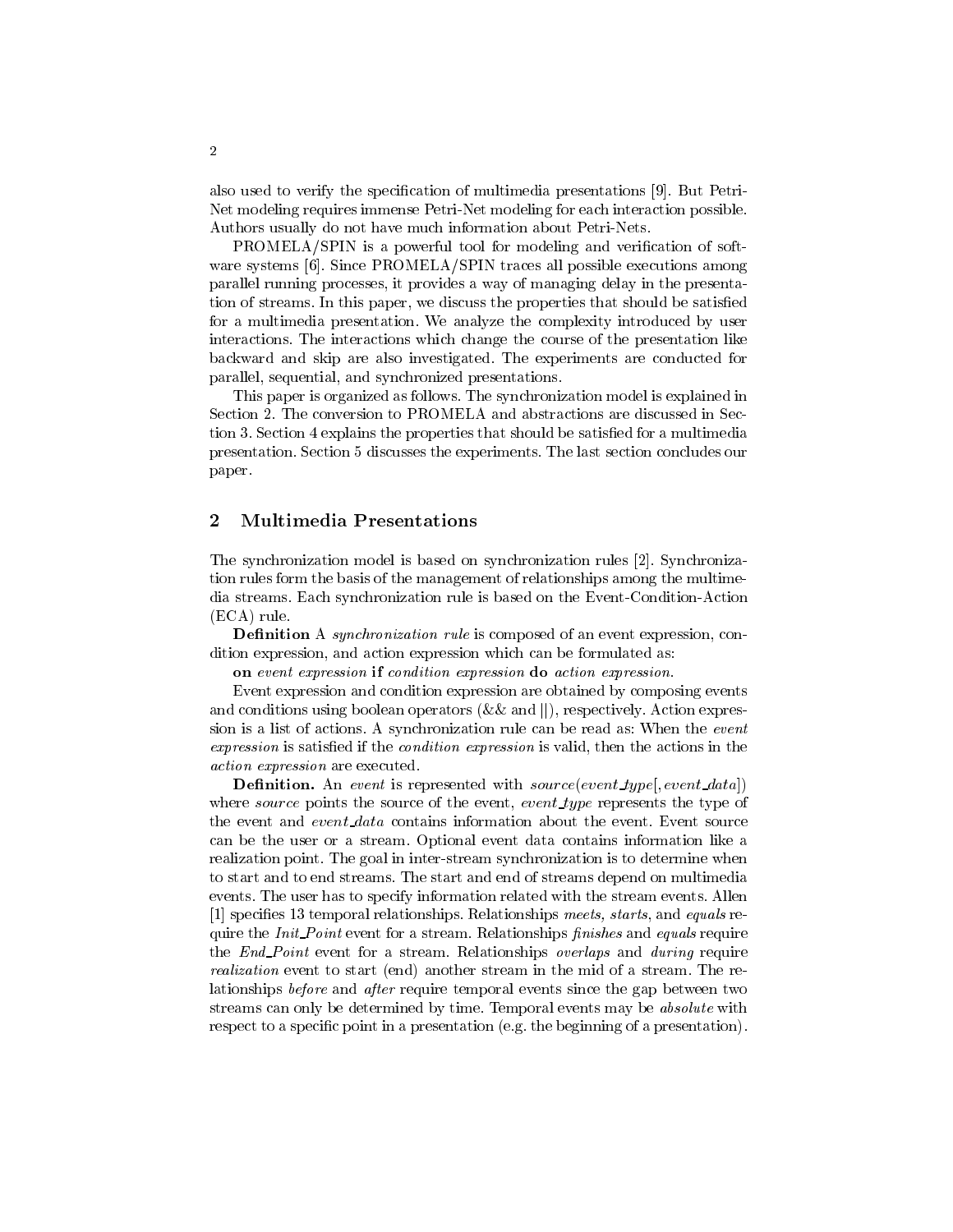Temporal events may also be relative with respect to another event. Users can also cause events such as start, pause, resume, forward, backward, and skip.

**Definition.** A condition in a synchronization rule is a 3 tuple  $C = condition$  $(t_1, \theta, t_2)$  where  $\theta$  is a relation from the set  $\{=, \neq, \leq, \leq, \geq, \geq\}$  and  $t_i$  is either a state variable that determines the state of a stream, or presentation, or a constant. A condition indicates the status of the presentation and its media objects. The most important condition is whether the direction of the presentation is forward. The receipt of the events matter when the direction is forward or backward. Other types of conditions include the states of media objects.

**Definition.** An action is represented with action type(stream[, action data]; sleeping  $time$ ) where  $action\_type$  needs to be executed for  $stream$  using  $action\_data$ as parameters after waiting for *sleeping time*. Action data can be the parameter for speeding, skipping, etc. An action indicates what to execute when conditions are satisfied. Starting and ending a stream, and displaying or hiding images, slides, and text are sample actions. For backward presentation, backwarding is used to backward and *backend* is used to end in the backward direction. There are two kinds of actions: Immediate Action and Deferred Action. Immediate action is an action that should be applied as soon as the conditions are satised. Deferred action is associated with some specific time. The deferred action can only start after this *sleeping time* has been elapsed. If an action has started and had not finished yet, that action is considered as an alive action.

#### 2.1 Elements of a Multimedia Presentation

The basic component of a multimedia presentation is a stream. In our model, a multimedia presentation may have a *container* consisting of containers or other streams. This allows grouping of streams and creation of subpresentations. The containers have *init* and *end* points. This means that the container initiates its presentation and the container ends either when one or more of its components end or is terminated by other containers or streams.



Fig. 1. Sample Presentation.

A sample presentation is depicted in Figure 1. There are 6 stream elements: A1, A2, V1, V2, V3, and T1.A1 and A2 are audio elements. V1, V2, and V3 are video elements and T1 is a text element. There are 4 containers in the presentation: sequential presentation of V1 and V2 (SEQ1), parallel presentation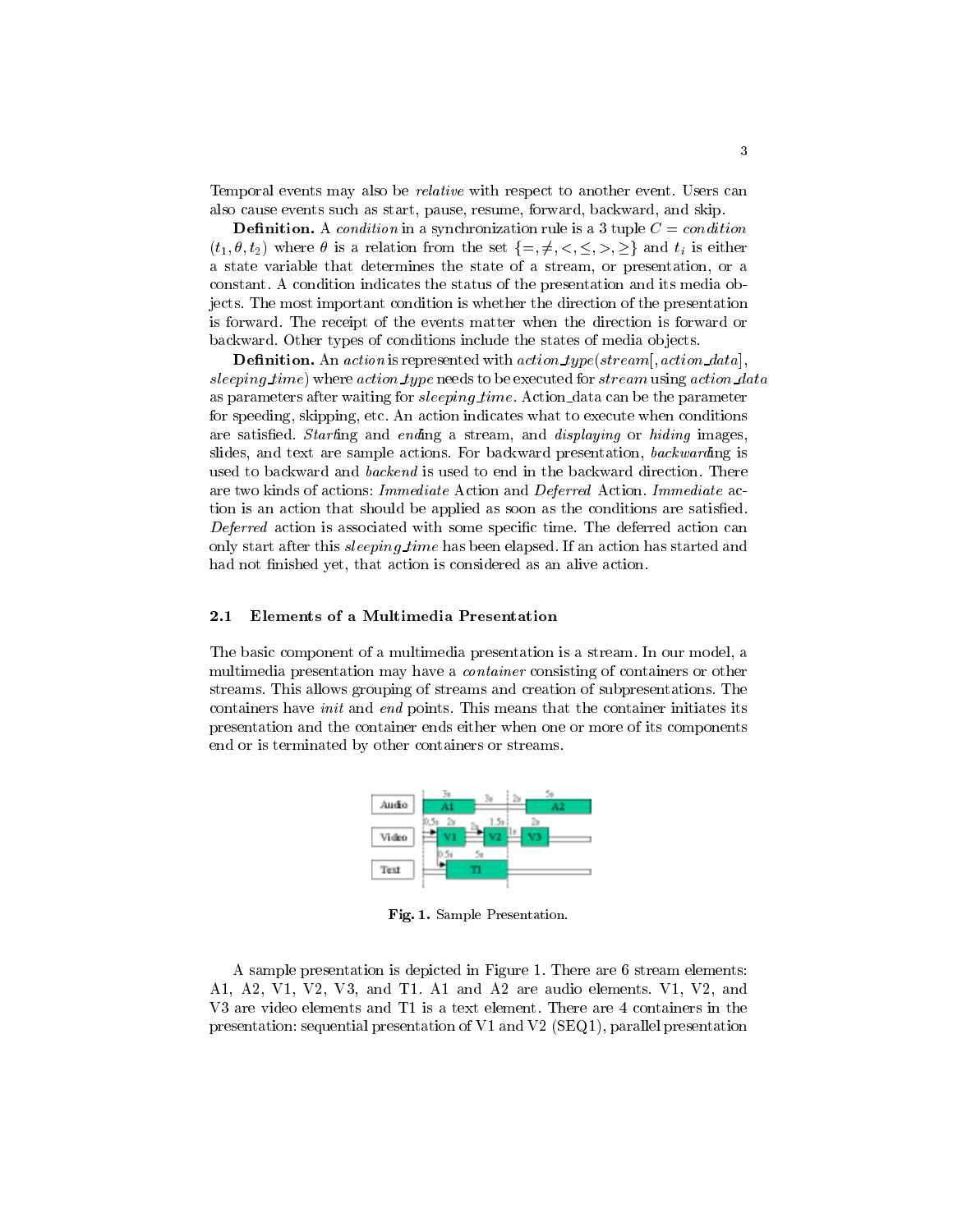of A1, T1, and SEQ1 (PAR1), parallel presentation of A2 and V3 (PAR2) and sequential presentation of PAR1 and PAR2 (MAIN).

### 2.2 Receivers, Controllers and Actors



Fig. 2. (a) A receiver object (b) A controller object (c) An actor object.

The synchronization model is composed of three layers, the receiver layer, the controller layer, and the actor layer. Receivers are objects to receive events. Controllers check composite events and conditions about the presentation such as the direction. Actors execute the actions once their conditions are satisfied.

**Definition 1.** A receiver is a pair  $R = (e, C)$  where e is the event that will be received and  $C$  is a set of controller objects.

Receiver R can question the event source through its event  $e$ . When  $e$  is signaled, receiver  $R$  will receive  $e$ . When receiver  $R$  receives event  $e$ , it sends information of the receipt of  $e$  to all its controllers in  $C$ . A receiver object is depicted in Figure 2(a). There is a receiver for each single event. The receivers can be set and reset by the system anytime.

**Definition 2.** A controller is a 4-tuple  $C = (R, ee, ce, A)$  where R is a set of receivers; ee is an event expression; ce is a condition expression; and  $A$  is a set of actors.

Controller C has two components to verify, composite events ee and conditions ce about the presentation. When the controller  $C$  is notified, it first checks whether the event composition condition  $ee$  is satisfied by questioning the receiver of the event. Once the event composition condition  $ee$  is satisfied, it verifies the conditions ce about the states of media objects or the presentation. After the conditions  $ce$  are satisfied, the controller notifies its actors in  $A$ . A controller object is depicted in Figure  $2(c)$ . Controllers can be set or reset by the system anytime.

**Definition 3.** An actor is a pair  $A = (a, t)$  where a is an action that will be executed after time t passes.

Once actor  $A$  is informed, it checks whether it has some sleeping time  $t$  to wait for. If t is greater than 0, actor A sleeps for t and then starts action a. If t is 0, action *a* is an immediate action. If  $t > 0$ , action *a* is a deferred action. An actor ob ject is depicted in Figure 2(b).

13 receivers, 12 controllers, and 15 actors will be generated for the presentation given in Figure 1. These are listed in Figure 3.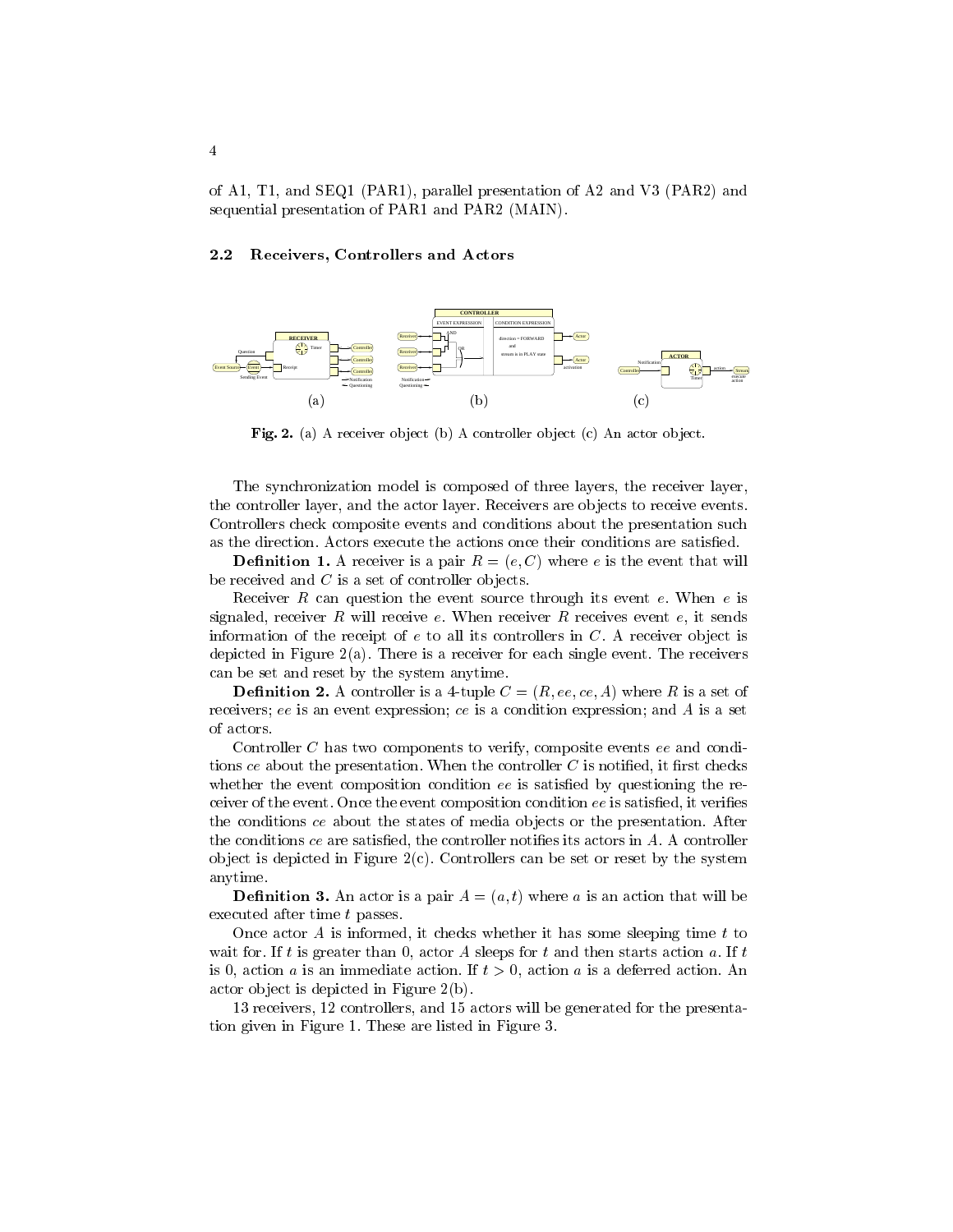If multimedia presentations are declared in terms of constraints, synchronization expressions or rules, the relationships among streams will not be explicit because they only keep the relationships that are temporally adjacent or overlapping. The status of the presentation must be known at any instant. In our work, the timeline ob ject keeps track of all temporal relationships among streams in the presentation.

**Definition 4.** A timeline object is a 4-tuple  $T = (receiver, controllerT,$  $actorT, actionT$ , where  $receiver, controllerT, actorT, and actionT$  are timetrackers for receivers, controllers, actors, and actions, respectively.

The time-trackers receiverT, controllerT,  $actorT$ , and  $actionT$  keep the expected times of the receipt of events by receivers, the expected times of the satisfaction of the controllers, the expected times of the activation of the actors and the expected times of the start of the actions, respectively. Since skip and backward operations are allowed, alive actions, received or not-received events, sleeping actors and satisfied controllers must be known for any point in the presentation. The generation of the timeline is explained in [10].

The timeline for receivers, controllers, and actors for the presentation shown in Figure 1 is depicted in Figure 3. On top of the figure the receivers, the controllers, and the actors for the presentation are listed. The four time-trackers are shown at the bottom side. The receivers and controllers are ordered according to their expected satisfaction time. Only actors which have a sleeping time greater than 0 are displayed. The name of the actor shows its activation (sleeping time) and the underlined actor shows the ending of sleeping time. The actions are also displayed in the same way. The name of the container or the stream shows its starting time and if it is underlined it shows the ending time. At a time instant, if a stream or a container has the same starting time as its container, the main container is shown in the timeline.

### 3 Modeling of a Multimedia Presentation

#### 3.1 Presentation

The presentation can be in idle, initial, play, forward, backward, paused, and end states (Figure 4). The presentation is initially in the idle state. When the user clicks START button, the presentation enters play state. The presentation enters end state when the presentation ends in the forward presentation. The presentation enters the initial state when it reaches its beginning in the backward presentation. The user may quit the presentation at any state. Skip can be performed in play, forward, backward, initial, and end states. If the skip is clicked in play, forward, and backward states, it will return to the same state unless skip to initial or end state is not performed. If the presentation state is in end or initial states, skip interaction will put into the previous state before reaching these states (Figure 4 (b)). The presentation changes states as the user clicks on the button. The most important state variable of the presentation is the direction.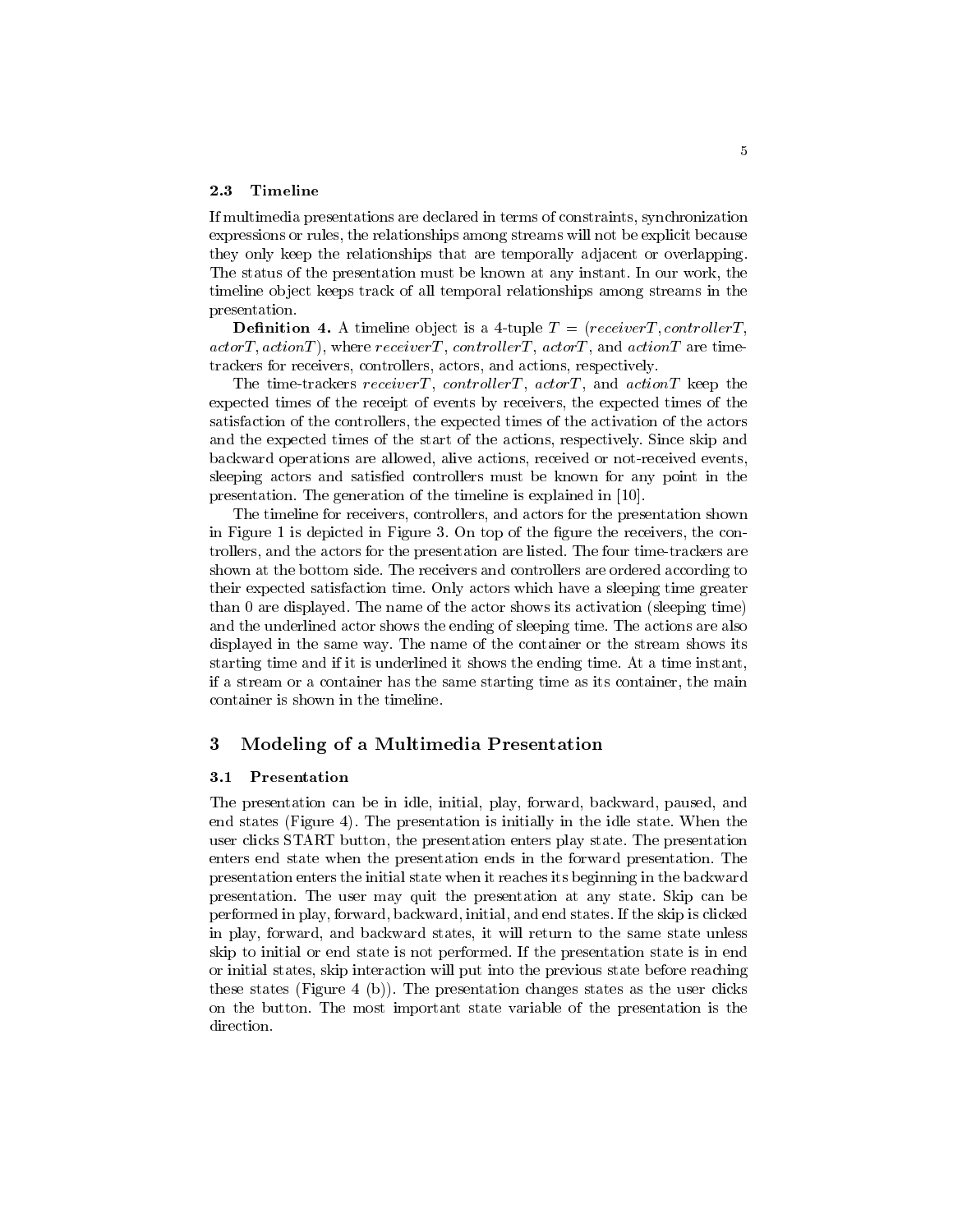| Receivers:                                                      |                                                                    |                                                                             |                                                        |                                                       |  |
|-----------------------------------------------------------------|--------------------------------------------------------------------|-----------------------------------------------------------------------------|--------------------------------------------------------|-------------------------------------------------------|--|
| <b>TRATTEMET</b><br><b>REFAIRING POINTS</b><br>RIL FATHE POINT: | H2: AOAWINTE POINT:<br><b>RT FIERND POINTS</b><br>RIZ ANEXO POINT: | <b>BR PANISHIT FORT)</b><br><b>RESOURCE FORET</b><br><b>RIARATSD POIST:</b> | <b>B4: SECONDIT FORET)</b><br><b>BR AGGUING POINTS</b> | <b>RA FAIRLY POINT:</b><br><b>R18 FARITHIT POINT:</b> |  |
| Cantrollers: (F=/direction=FORWARI))                            |                                                                    |                                                                             |                                                        |                                                       |  |
| CI 81 66 F<br>OERLAUF<br>CH3R11 00 R12) && F                    | C2RI 667<br>CT.R7 0.0 F<br>C12313-0-0: F                           | <b>CB 81 0 0 F</b><br><b>CR30 dd F</b>                                      | では消えるるド<br>CRR9-8-8 P                                  | <b>CAR1 66 F</b><br>CHESILEAF                         |  |
| Actors<br>All: maxXMADA<br>M: dat/7(8.30)<br>All metal26        | AZ:aux/5465<br>A7:4a6(F2.24)<br>A12 dig177.10                      | AR BEEAD<br>AR md/R(2)<br>A13 millFARD                                      | A4 zist SR2D<br><b>AR sad PARD</b><br>Ali4 mal/al420   | M5: dat/71.03 0<br>A10 dati FASS                      |  |
| action T MAIN VI TI                                             | $VI$ $AI$                                                          | V2                                                                          | V3<br>V3<br>3.2                                        | MADI                                                  |  |
| A6<br>sctorT<br>85 AE<br>AS.                                    | A7                                                                 | A11<br>A7<br>A12                                                            | 812<br>A11                                             |                                                       |  |
| controllerT<br>cs                                               | œ                                                                  | es<br>S<br>C10                                                              |                                                        | СĦ<br>C12                                             |  |
|                                                                 |                                                                    |                                                                             |                                                        |                                                       |  |

Fig. 3. The timeline.

뾺

12 κ in second

RH.

#### 3.2 Containers and Streams

 $\overline{g}g\overline{g}$ 

receiver<br>T $\begin{array}{cc} \mathbb{R}2 \\ \mathbb{R}3 \\ \mathbb{R}4 \end{array}$ 

A container may enter 4 states. It is in IdlePoint state initially. Once started, a container is at InitPoint state in which it starts the containers and streams that it contains. After the InitPoint state, a container enters its RunPoint state. In RunPoint state, a container knows that it has some streams that are being played. When all the streams it contains reach their end or when the container is notied to end, it stops execution of the streams and signals its end and then enter idle state again. In the backward presentation, the reverse path is followed  $(Figure 5 (a)).$ 

A stream is similar to the container. Since the number of states grow exponentially, some abstractions has to be made on modeling a stream. Since we are interested in interstream relationships, the points which affect the interstream relationships will be considered. From the modeling point of view, if the displaying or playing specific segment of a stream does not affect the playout of the presentation, there is no need to handle each segment of the stream.

If a stream does not signal any event except its start and end, the stream enters the same 4 states as a container. If a stream has to signal an event, a new state is added to RunPoint state per event. So after the stream signals its event, it will be still in the RunPoint state (playing mode) (Figure 5 (b)). Since the realization for the backward presentations will also be considered, there will be another event (also state) for the backward presentation. In this sense, each realization event will add two states. One will be used for the forward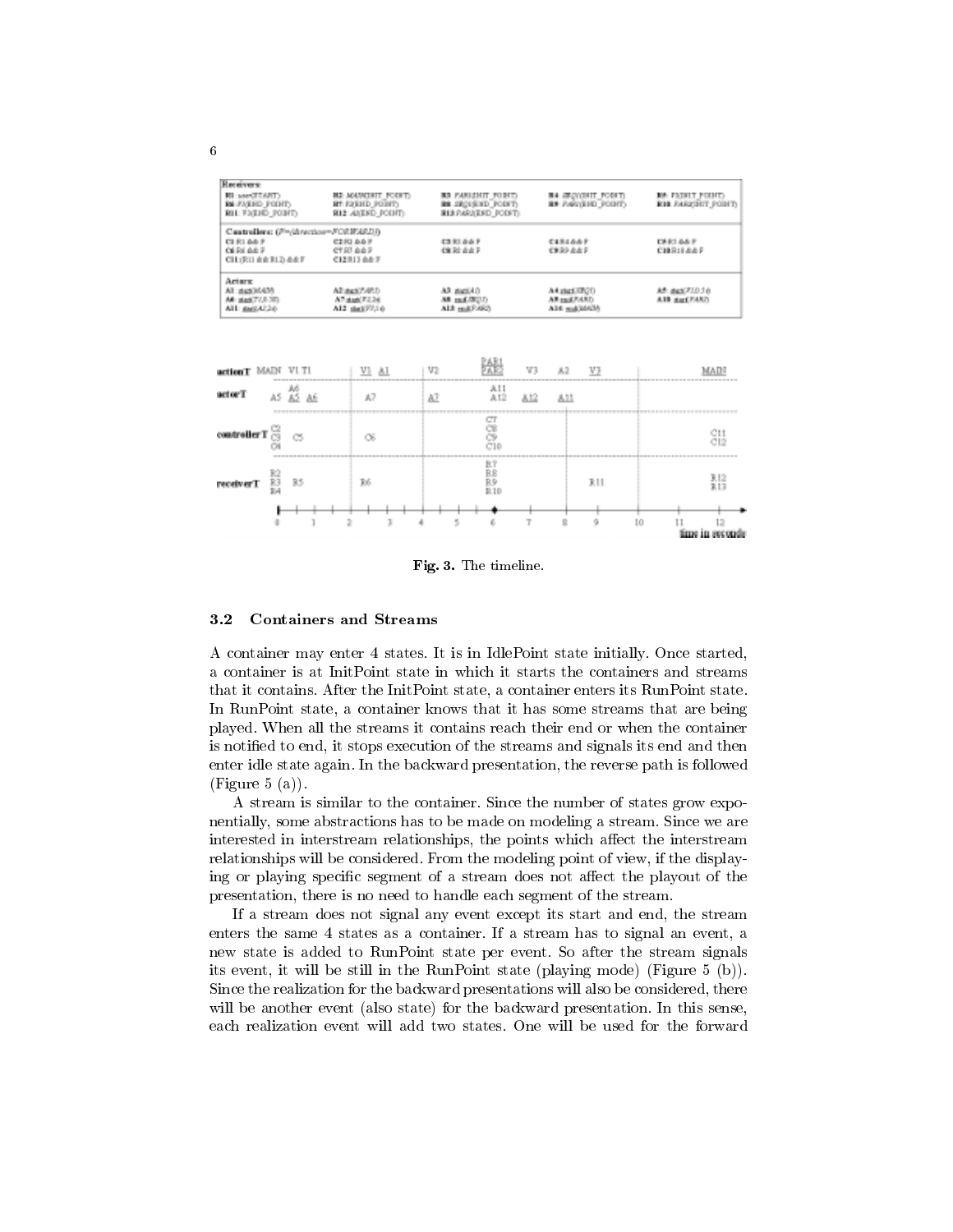

Fig. 4. The presentation states, (a) general state transitions (b) state transition for skip



Fig. 5. (a) container states (b) stream states

presentation and the other will be used for the backward presentation. The following is a PROMELA code for playing a stream.

```
1 proctype playStream (byte stream) f
2 #if (FC==3 || FC==4 || FC==5 || FC==6)
3 progressIdleStreams:
4 #endif
5 do
6 #if FC!=4
7 :: atomicf (eventHandled && getState() == RUN) &&
8 (getStream(stream) == INIT POINT) ->
9 printf("Starting stream %d",stream);
10 setStream(stream, RUN_POINT);
12 :: (stream==A1)->timeIndex=1;
13 :: else -> skip;
14 fi; }15 :: atomicf (eventHandled && getState() == RUN) &&
16 (getStream(stream) == RUN POINT) ->
```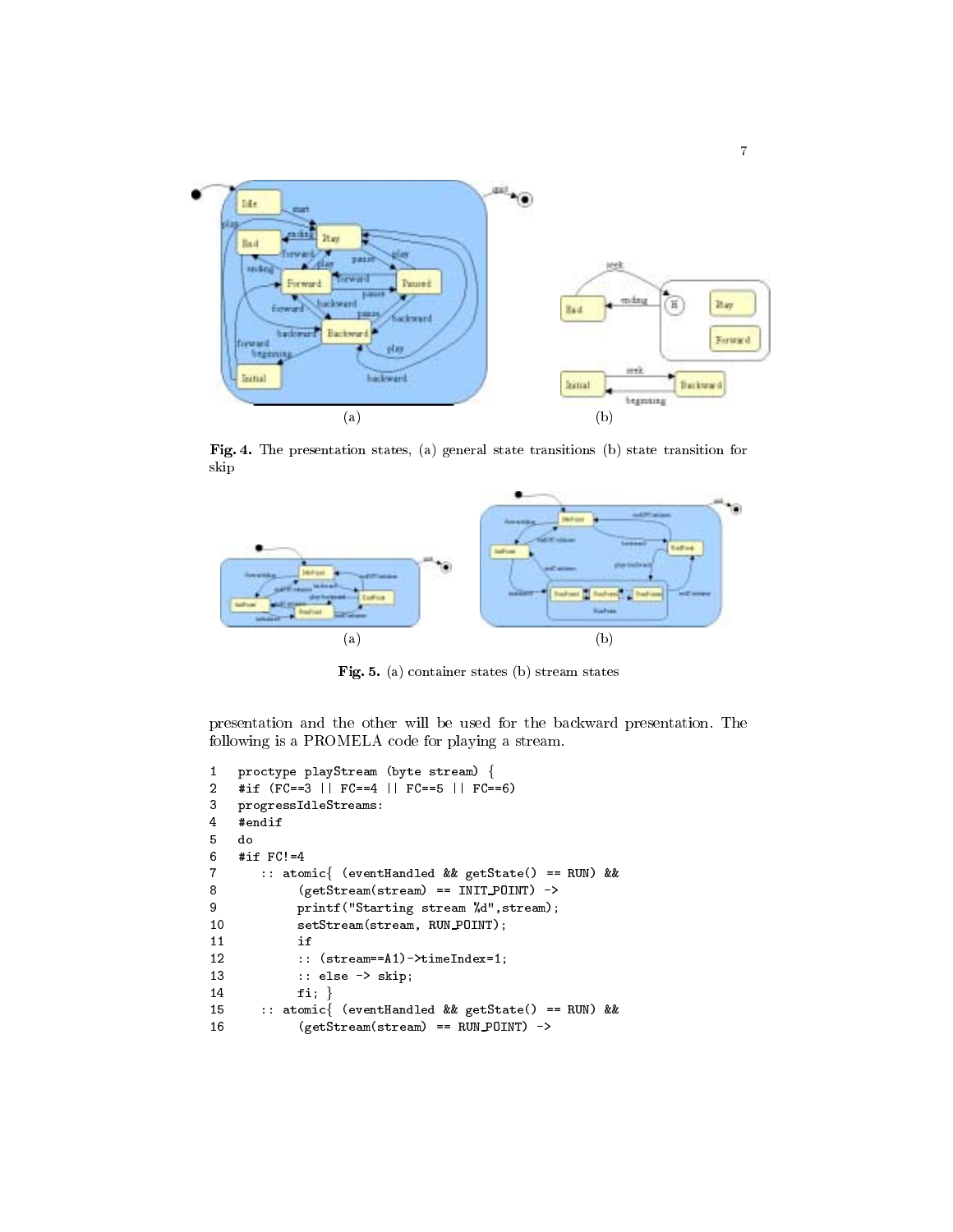```
printf("Playing stream %d", stream);
1718 setStream(stream, END_POINT); }
19 :: atomicf (eventHandled && getState() == RUN) &&
           (getStream(stream) == END_POINT) ->
20
21to_end: printf("Ending stream %d", stream);
22 setStream(IDLE POINT);
23 signalEvent(stream, END_POINT) }
24
   #endif
25 #if (FC!=3 && FC!=5 && FC!=6)
26 :: atomicf (eventHandled && getState() == BACKWARD) &&
           (getStream(stream) == INT POINT) ->2728
           to_init: printf("Ending backwarding stream ",d", stream);
29
                  setStream(IDLE_POINT);
30 signalEvent(stream, INIT_POINT); }
31 :: atomic{ (eventHandled && getState() == BACKWARD) &&
32 (getStream(stream) == RUN POINT) ->
33
           printf("Playing stream %d backward", stream);
34 setStream(stream, INIT_POINT); }
35 :: atomicf(eventHandled && getState() == BACKWARD) &&
           (getStream(stream) == END_POINT) ->36
37 to backward: printf("Backwarding stream %d",stream);
39 :: (stream==A1)->timeIndex=1;
40:: else -> skip;
-1 fixed by -1 fixed by -1 fixed by -1 fixed by -1 fixed by -1 fixed by -142
                  signalEvent(stream, END_POINT);
43 setStream(stream, RUN_POINT); }
44
   #endif
45 :: atomicf (eventHandled && getState() == QUIT) ->
46 to playStream quit: goto playStream quit; }
47 :: else -> skip;
48.88 odinary and 48.849
      playStream_quit: skip;
50}
```
 $\mathbf{8}$ 

The #if directives are used for hard-coded fairness constraints. There are 3 states for forward and backward presentations. The cases at lines 7, 14 and 15 correspond to forward presentation. The cases at lines 26, 31 and 35 correspond to the backward presentation. The case at line 45 is required to quit the process. The else statement at line 49 corresponds to IdlePoint state. Streams signal events as they reach the beginning and end (lines 23 and 30). The variable  $eventH and led$  is used to check whether the system enters a consistent state after an user interaction. The atomic command enables execution of statements in a single step thus reduces the complexity and increases safety. The checking and updating the stream state has to be performed in a single step since the stream state may also be updated by the system after an user interaction. Labels like to init, to end, and playStream quit are added to create LTL formulas related with these points of the presentation.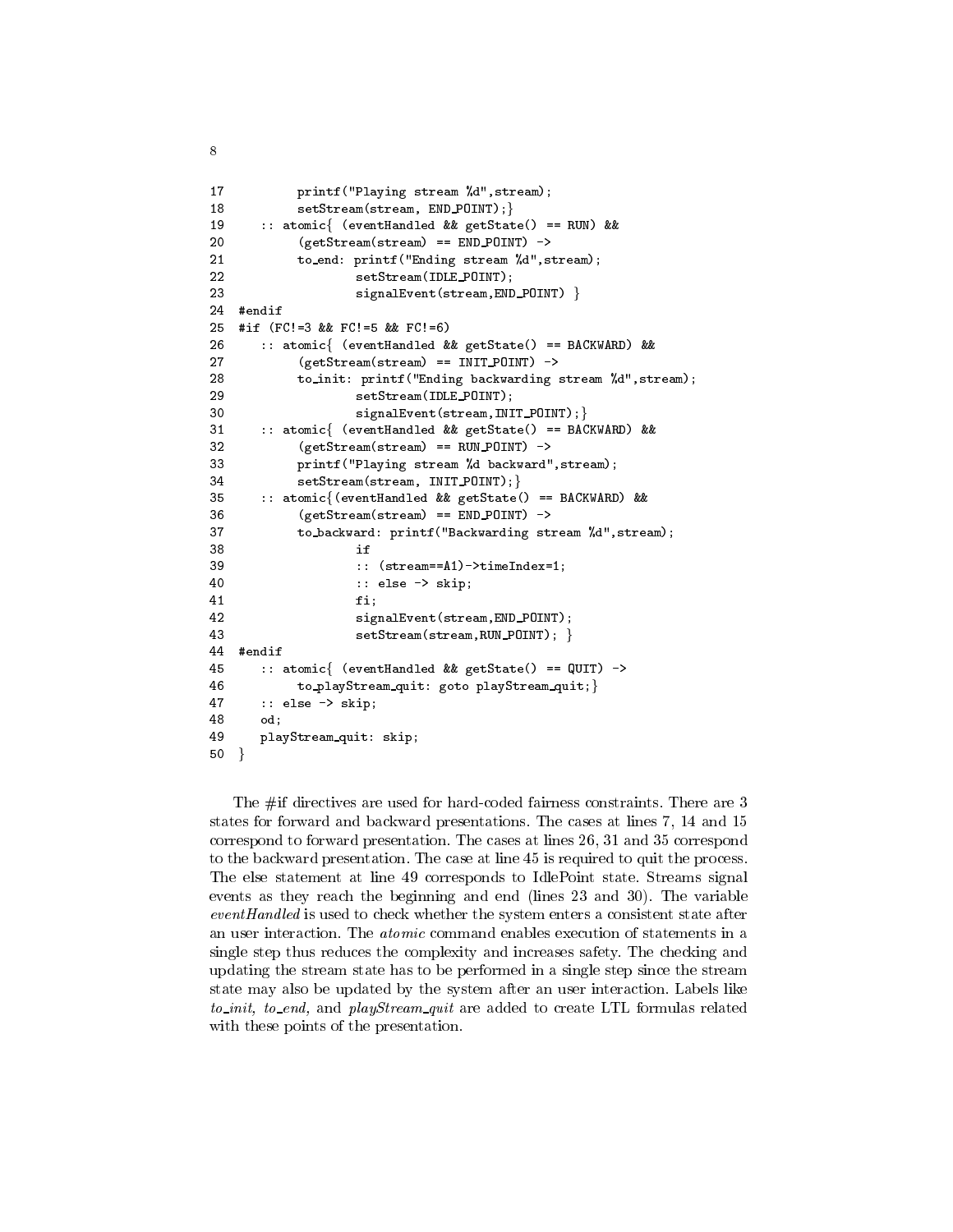#### 3.3 Receivers, Controllers and Actors

A receiver is set when it receives its event. As long as there is no user interaction, a receiver will stay at this state for the rest of the presentation. Thus a controller which requires a receipt of this event can be satisfied later. When a controller is satised, it activates its actors. And to disable the reactivation of the actors, the controller is reset. An actor is either in idle or running state to start its action after sleeping. Once it wakes up, it starts its action and enters the idle state. The following is a code for receiver definition (lines  $51-52$ ), controller satisfaction (lines 54-59) and actor activation (lines 61-64). The expression "receivedReceiver(receiver Main INIT)" (line 52) corresponds to the receipt of the event when the main container starts. The expression "setAc- $\text{torState}(...,\text{RUN\_POINT})$ " activates the actors (line 58-59). The expression "activateActor(actor Main START)" (line 63) elapses the time and the action follows (line 64).

```
51 #define Controller Main START Condition
52
       (receivedReceiver(receiver_Main_INIT) && (direction==FORWARD))
53
54 :: atomicf(eventHandled
      && !(satisfiedController(controller_Main_START))
55
56 && Controller Main START Condition) ->
           setController(controller_Main_START);
57
           setActorState(actor_A1_START,RUN_POINT);
58
59 setActorState(actor_A2_START,RUN_POINT)}
60
61 :: atomicf(eventHandled
62 && getActorState(actor Main START) == RUN POINT) ->
63 activateActor(actor Main START);
64 setContainerState(Main, INIT_POINT); }
```
#### $3.4$ User and User Interface

The user interface provides 7 buttons: START, PLAY, PAUSE, FORWARD, BACKWARD, SKIP, and QUIT. Each button may enter two states in the model. A button is either in enabled or disabled state. As the presentation changes states, the states of the buttons may change. Figure 4 shows the possible state transitions with enabled user interactions. The user interface is based on the model presented at [3].

For example, if a skip is requested to the mid (6 seconds) of the presentation that is shown in Figure 1, the timeline will be followed in Figure 3. Receivers R2, R3, R4, R5, R6, R7, R8, R9, and R10 are assumed to receive their events. Receivers R11, R12, and R13 are assumed that they did not receive their events. Controllers C2, C3, C4, C5, C6, C7, C8, C9, and C10 are assumed to be satisfied. C11 and C12 are assumed not to be satisfied. A satisfied controller cannot notify its controllers. It is assumed that it already notified its actors. At the middle point, there is no sleeping actor. The actors A11 and A12 are activated. So, all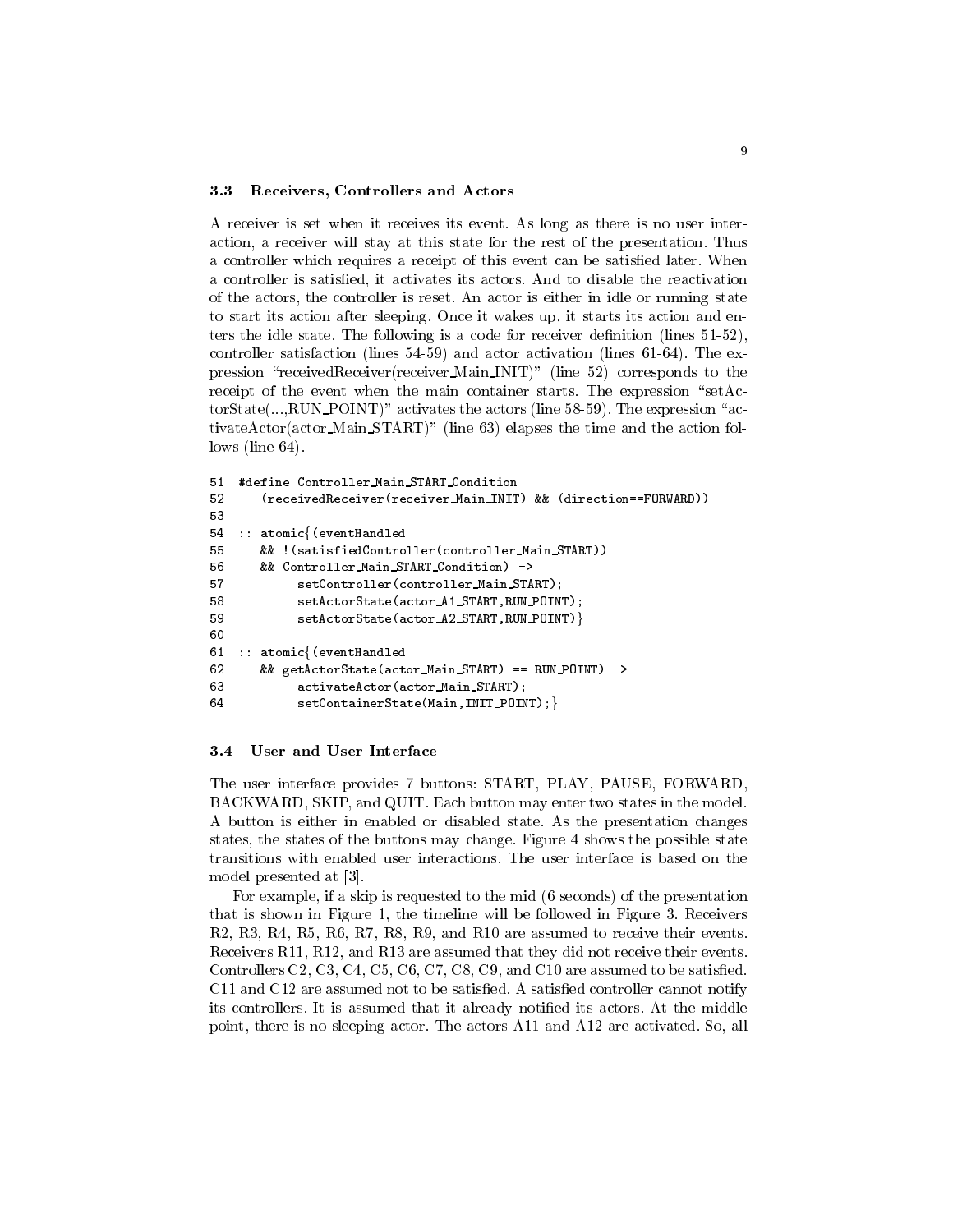the actors should be set to their original time. MAIN container should be set to running point. V1, T1, V2, and A1 should be idle. PAR1 should be idle too. PAR2 should be set to its INIT\_POINT so that it can start the streams that it contains. V3 and A2 should also be set to IDLE POINT.

There are infinite number of skips that can be performed by the user. The timeline shown in Figure 3 is divided into pieces where the streams perform similar behavior in each piece. There are 21 pieces which are determined by starting, ending actors, and actions. So, it is only possible to perform 21 skips.

On the other hand, the backward modies the direction of the presentation. The synchronization model needs to synchronize after changing direction since streams may proceed at different speeds. To synchronize, the time at that instant should be known. We define a time index which is initially 0 and can be the number of pieces at most. Some specic streams are allowed to increase or decrease after the time index and the current time index can be determined (lines 12 and 19). The necessary actors, actions, receivers, and controllers are set and reset after changing the direction.

### 4 Specification

Two basic properties that should be checked are *safety properties* and *liveness* properties. Safety properties assert that the system may not enter undesired state or "something bad will not happen". Liveness properties on the other hand assure that system executes as expected me or "something good will eventually happen". In LTL, it is possible to set fairness constraints. Fairness constraint is satisfied infinitely often in fair paths of executions. Fairness constraints are necessary to prove some properties of the system. For example, to prove that "stream A is played before stream  $B$ ", no skip operation should be allowed. Skip operation may skip to any segment of the presentation and thus violating the above expression. To prove the properties of the system, we have 2 fairness constraints:

Fairness Constraint 1 The user is only allowed to click START button and clicks START button and no user Interaction is allowed after that. This constraint is expressed as:  $\Box$  (userStart  $\rightarrow$   $\Diamond$ noInteraction)

Fairness Constraint 2 The user always clicks enabled button. This is expressed  $as \Box$  (userClickButton  $\rightarrow$  buttonEnabled)

If a property is stated as undesirable, the system should not allow it. We first start with the properties about transitions that are allowed by buttons.

Property 1. Clicking button for START enables buttons for PAUSE, FORWARD, and BACKWARD, and it changes the simulations state to RUN. (requires fairness constraint 2) ness constraint 2)

Property 2. Clicking button for PAUSE enables buttons for PLAY, FORWARD, and BACKWARD and it changes the presentation's state to PAUSED. (requires fairness constraint 2)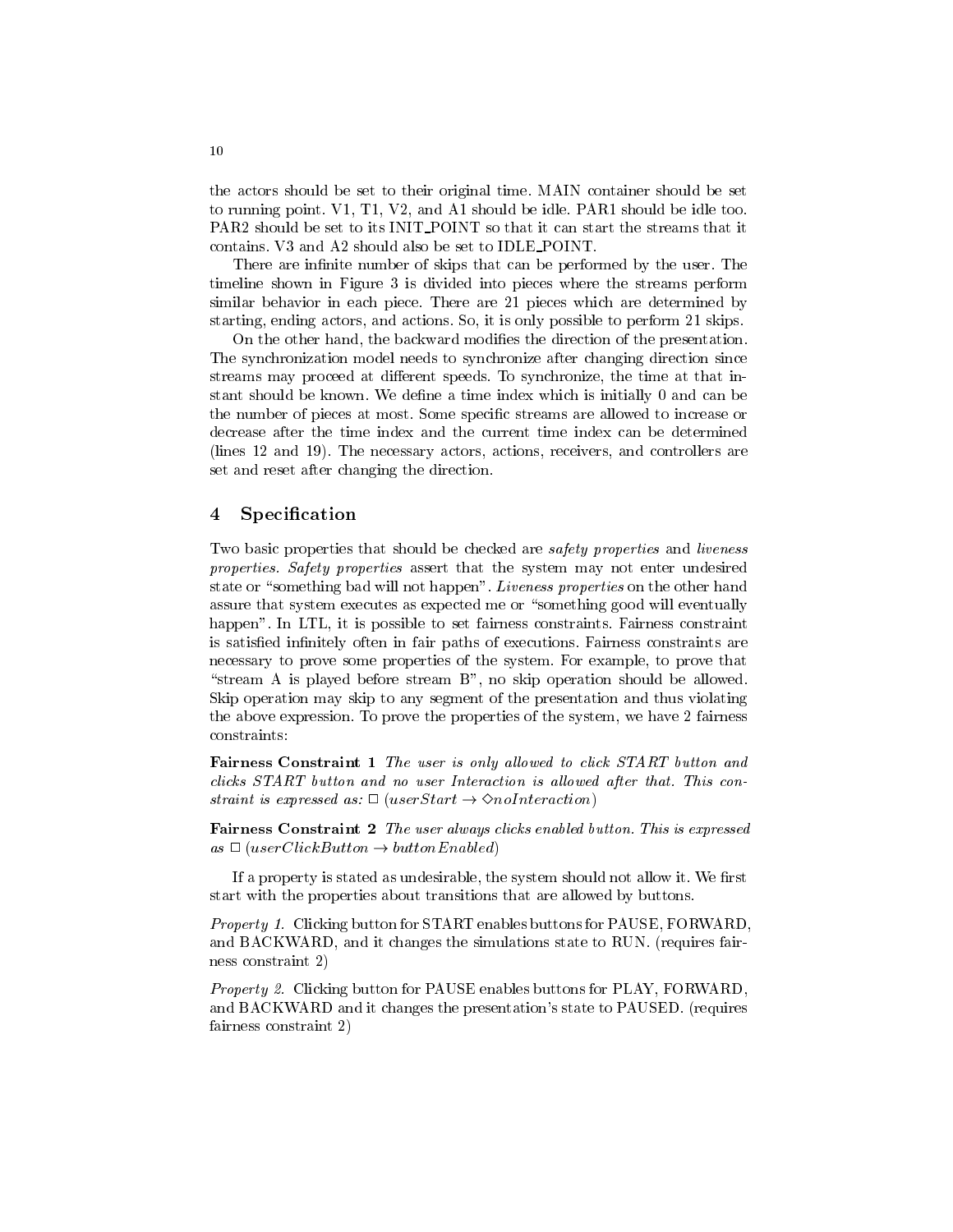Property 3. The buttons for BACKWARD and SKIP are enabled and the buttons for START, PLAY, PAUSE, and FORWARD are disabled after the presentation reaches its end. (requires fairness constraint 2)

*Property 4.* The user interface should ignore if the user clicks a disabled button. (requires fairness constraint 2)

Property 5. The button for PAUSE is enabled only when the presentation is in RUN, FORWARD, or BACKWARD states. (requires fairness constraint 2)

Property 6. The button for SKIP is enabled when the presentation is in RUN, FORWARD, BACKWARD, INITIAL or END states. (requires fairness constraint 2)

Property 7. The buttons for PLAY, FORWARD, and BACKWARD are enabled when the presentation is in PAUSED state. (requires fairness constraint 2)

Property 8. The button for START is enabled only when the presentation is in IDLE state. (requires fairness constraint 2)

Property 9. The button for PAUSE is enabled outside RUN, FORWARD, and BACKWARD. (undesirable, requires fairness constraint 2)

Property 10. Buttons for START, PAUSE, PLAY, FORWARD, and BACK-WARD are in enabled condition at any particular time. (undesirable, requires fairness constraint 2)

Some refinements are needed to convert the properties to LTL formulas. In the following formulas, *actionButtonClicked* corresponds to successful clicking Button when the button is enabled.  $actionToState$  corresponds to state transition to *State* after the *action*. ButtonEnabled corresponds to *Button* is enabled. UserButton corresponds to clicking of Button by the user. Some of the specification patterns are presented in  $[4, 8]$ . These specification patterns can be used in the verification. For each property, the following LTL formulas are generated.

**LTL**  $1 \Box$  (actionStartClicked  $\rightarrow \Diamond$  actionToRun)

**LTL 2**  $\Box$  (action Pause Clicked  $\rightarrow \Diamond$  action To Paused).

**LTL 3**  $\Box$  (backwardEnabled  $\land$  skipEnabled  $\land$  !startEnabled  $\land$  !playEnabled  $\wedge$  !pauseEnabled  $\wedge$  !f orwardEnabled  $\rightarrow$  stateEnd)

### LTL 4

 $\Box$ ((userStart  $\land$  !startEnabled)  $\rightarrow$  [eventHandled U userInterfaceIgnore)

2.  $\Box$  ((user Pause  $\land$  !pause Enabled)  $\rightarrow$  [event Handled U user Interface I gnore)

3.  $\Box$  ((userPlay  $\land$  !playEnabled)  $\rightarrow$  leventHandled U userInterfaceIgnore)

4.  $\Box$  ((user Forward  $\land$  !forward Enabled)  $\rightarrow$  levent Handled U userInterfaceIgnore)

5.  $\Box$  ((userBackward  $\land$  !backwardEnabled)  $\rightarrow !eventH and led$  U userInterfaceIgnore)

6.  $\Box$  ((userSkip  $\land$  !skipEnabled)  $\rightarrow$  leventHandled U userInterfaceIgnore)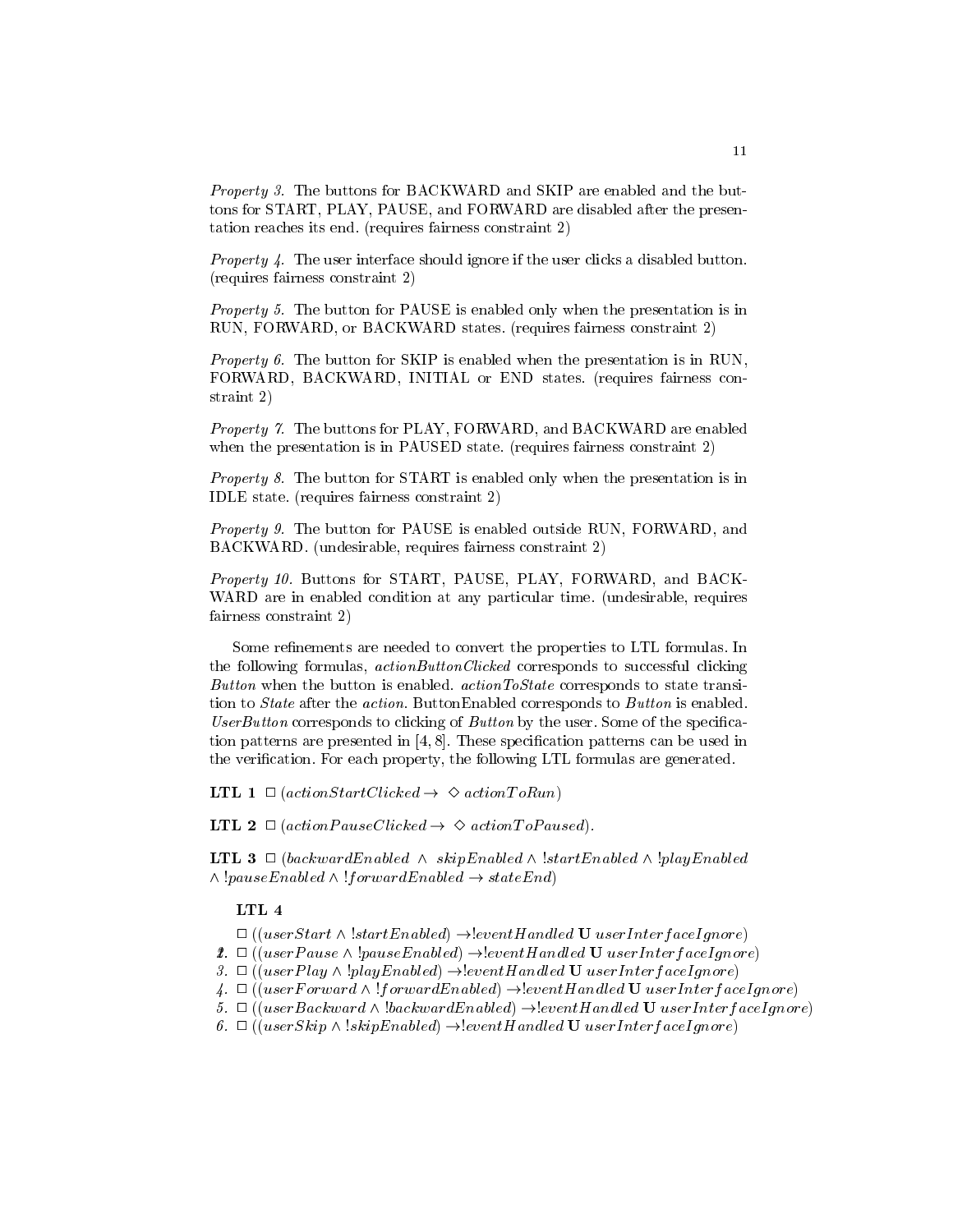7.  $\Box$  ((userQuit  $\land$  !quitEnabled)  $\rightarrow$  !eventHandled U userInterfaceIgnore)

**LTL 5**  $\Box$  ((stateInitial  $\lor$  stateEnd  $\lor$  statePaused  $\lor$  stateIdle)  $\rightarrow !{pauseEnabled}$ )

**LTL 6**  $\Box$  ((stateRun  $\lor$  stateForward  $\lor$  stateBackward  $\lor$  stateEnd)  $\rightarrow$ skipEnabled)

**LTL 7**  $\Box$  (statePaused  $\rightarrow$  (playEnabled $\land$ forwardEnabled $\land$ backwardEnabled)

LTL 8  $\Box$  ((stateRun  $\lor$  stateEnd  $\lor$  statePaused  $\lor$  stateForward  $\lor$  $stateBackward \vee stateInitial) \rightarrow |startEnabled\rangle$ 

**LTL 9**  $\Box$  ((stateInitial  $\lor$  stateEnd)  $\rightarrow$  [pauseEnabled)

**LTL 10**  $\Box$  (startEnabled  $\land$  pauseEnabled  $\land$  playEnabled  $\land$  forwardEnabled  $\land$ backwardEnabled)

A liveness property that should be checked whether the presentation reaches to its end once it starts.

Property 11. The presentation will eventually end. (requires fairness constraints 1 and 2)

LTL 11  $\Box$  (stateRun  $\rightarrow$ !  $\diamond$  stateEnd)

There are also some properties that should be satisfied for streams. If a stream is in RunPoint state, the stream cannot be started by other streams. This is assumed to be a wrong attempt. So, a warning should be signaled to the author. In the same way, a stream cannot be terminated if it is already idle. The properties are as follows:

Property 12. A stream can be started if it is already active. (undesirable, requires fairness constraints 1 and 2)

Property 13. A stream can be terminated if it is already idle. (undesirable, requires fairness constraints 1 and 2)

The LTL formulas will be:

**LTL 12**  $\Diamond$  (streamRunPoint **U** streamInitPoint)

**LTL 13**  $\Diamond$  (streamIdlePoint **U** streamEndPoint)

In [7], some properties between two consecutive user interactions based on time are verified. In a distributed system, these constraints cannot be satisfied due to delay of data. For example, pause operation for a stream maybe performed within t seconds after the start of the presentation where  $0 < t < d$  and d is the duration of the stream. In our model, the user cannot change the state of a stream directly but he/she can change the state of the presentation thus changing the state of a stream indirectly. Since there are relationships among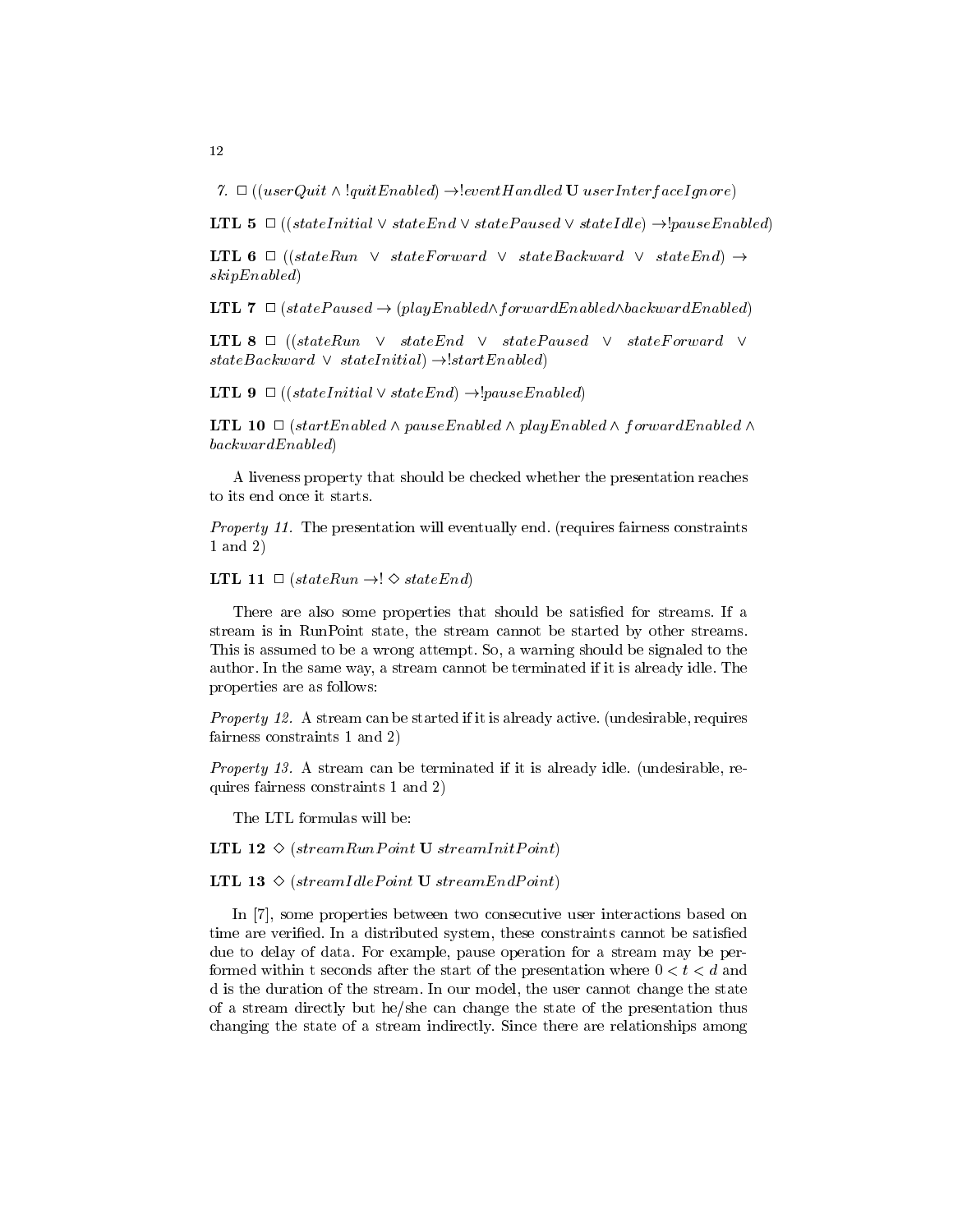streams and containers, these can start and end each other. In our case, time is associated with actors. Since there is no delay in passing of time, the actor elapses its time right away once it is activated.

Further checks can be performed based on the relationships among streams. Based on Allen's temporal relationships, the following properties may be checked:

Property 14. Stream A is before stream B. (requires fairness constraints 1 and  $2)$  $\sim$  ) and  $\sim$  100  $\sim$  200  $\sim$  200  $\sim$ 

Property 15. Stream A starts with stream B. (requires fairness constraints 1 and 2)

Property 16. Stream A ends with stream B. (requires fairness constraints 1 and 2)

Property 17. Stream A is equal to stream B. (requires fairness constraints 1 and 2)

Property 18. Stream B is not during stream A. (undesirable, requires fairness constraints 1 and 2)

Property 19. Stream B does not overlap stream A. (undesirable, requires fairness constraints 1 and 2)

Let  $P = streamA\_InitState$ ,  $Q = streamA\_EndState$ ,  $R = streamA\_idleState$ ,  $K = streamB\_InitState, L = streamB\_EndState, M = streamB\_IdeState.$ The LTL formulas will be as follows:

LTL 14 (Q U (R  $\wedge$  M) U K)

LTL 15  $\Diamond (P \land K)$ 

LTL 16  $\diamond (Q \wedge L)$ 

LTL 17  $\diamond (P \wedge K \wedge \diamond (Q \wedge L))$ 

LTL 18  $\left(\diamond (P \land \diamond K) \lor \diamond (Q \land \diamond L)\right)$ 

LTL 19  $\vert (\Diamond (Q \land \Diamond K) \lor \Diamond (L \land \Diamond Q)) \vert$ 

One of the basic queries is whether all streams are played or not. If one of the streams is not played, this may be considered as an undesired behavior and the author may correct it.

Property 20. Stream A is played. (requires fairness constraints 1 and 2)

LTL 20  $\diamond (P \wedge \diamond Q)$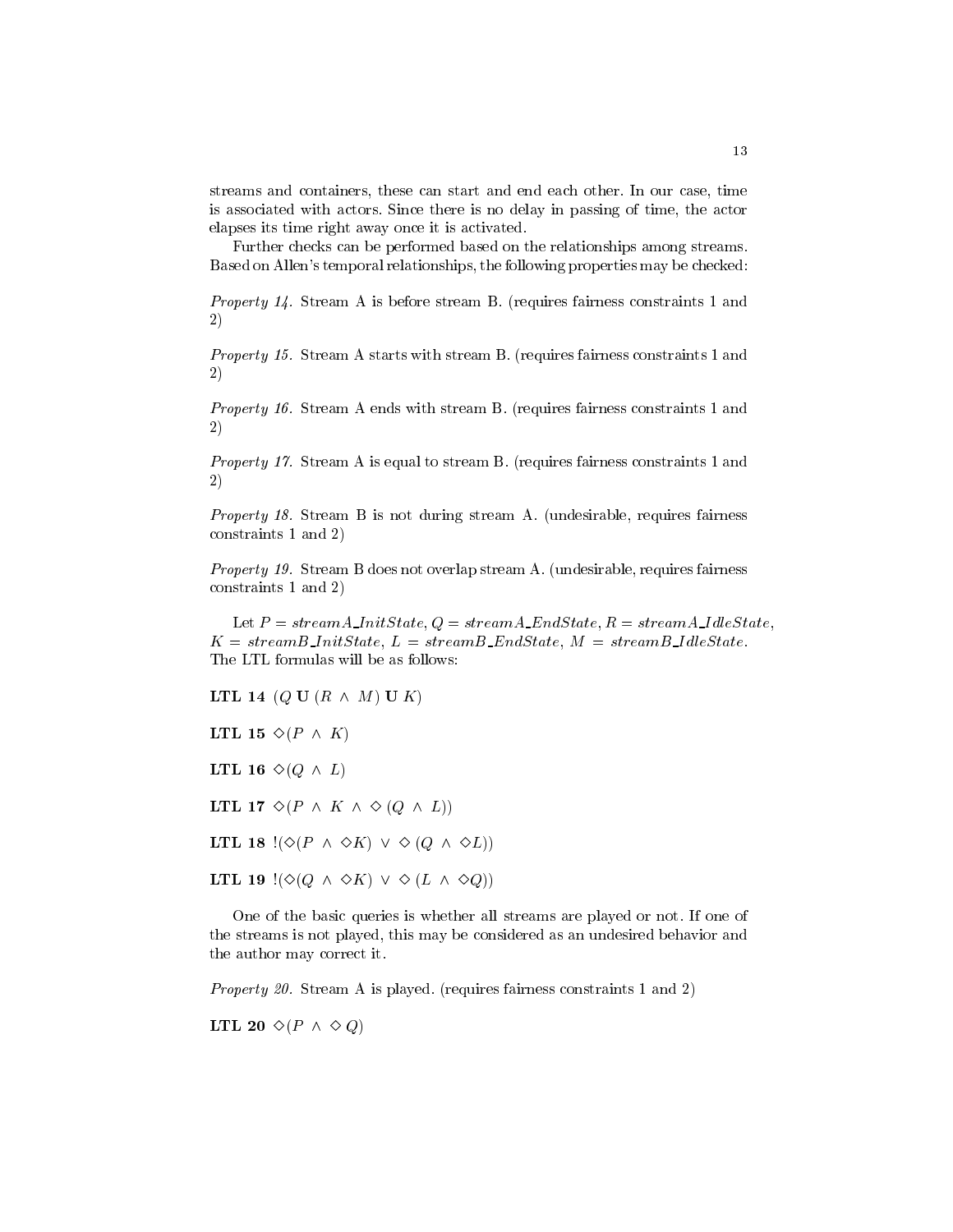For a multimedia presentation, the states of streams that are possible to visit in the backward presentation should also be reachable in the forward presentation. We call this property as backward consistency of a presentation and term such a presentation as *backward consistent* presentation. If we show the existence of a state which is not reachable in forward presentation while it is reachable in backward presentation, it is not backward consistent.

There are a couple of ways writing the LTL formula to check the backward consistency of a presentation. In one way, the state which is reachable in the forward presentation is given (if exists) as a contradictory example. This complicates the verification since we also need to distinguish the states that are reachable in the forward presentation. Another problem is that the presentation may enter in a inconsistent state after backward operation and from that inconsistent state, the desired state may be reachable in the forward presentation. So, the property is stated as two fold.

#### Property 21.

- 1. The state is reachable in forward presentation (undesirable, requires fairness constraints 1 and 2)
- 2. It is possible to reach the state in the backward presentation. (requires fairness constraint 2)

Notice that first part requires the existence check. The corresponding LTL formulas will be as follows:

#### LTL 21

- 1.  $\Diamond$ state
- 2.  $\Box$ !state

If the first part is wrong, then the second part is verified. The number of states that need to be checked is  $\lfloor m^n \rfloor$  where m is the number of states that a stream may enter and n is the number of streams. Eventually, we need to convert the previous property into the following one:

#### Property 22.

- 1. The state is reachable in forward presentation (undesirable, requires fairness constraints 1 and 2)
- 2. It is possible to reach the state after user interactions. (requires fairness constraint 2)

The previous LTL formula, in fact, corresponds to this property.

#### 5 Experiments and Analysis 5

We firstly developed a complex model to handle the user interactions. Since this user interface increases the number of initial states significantly, we removed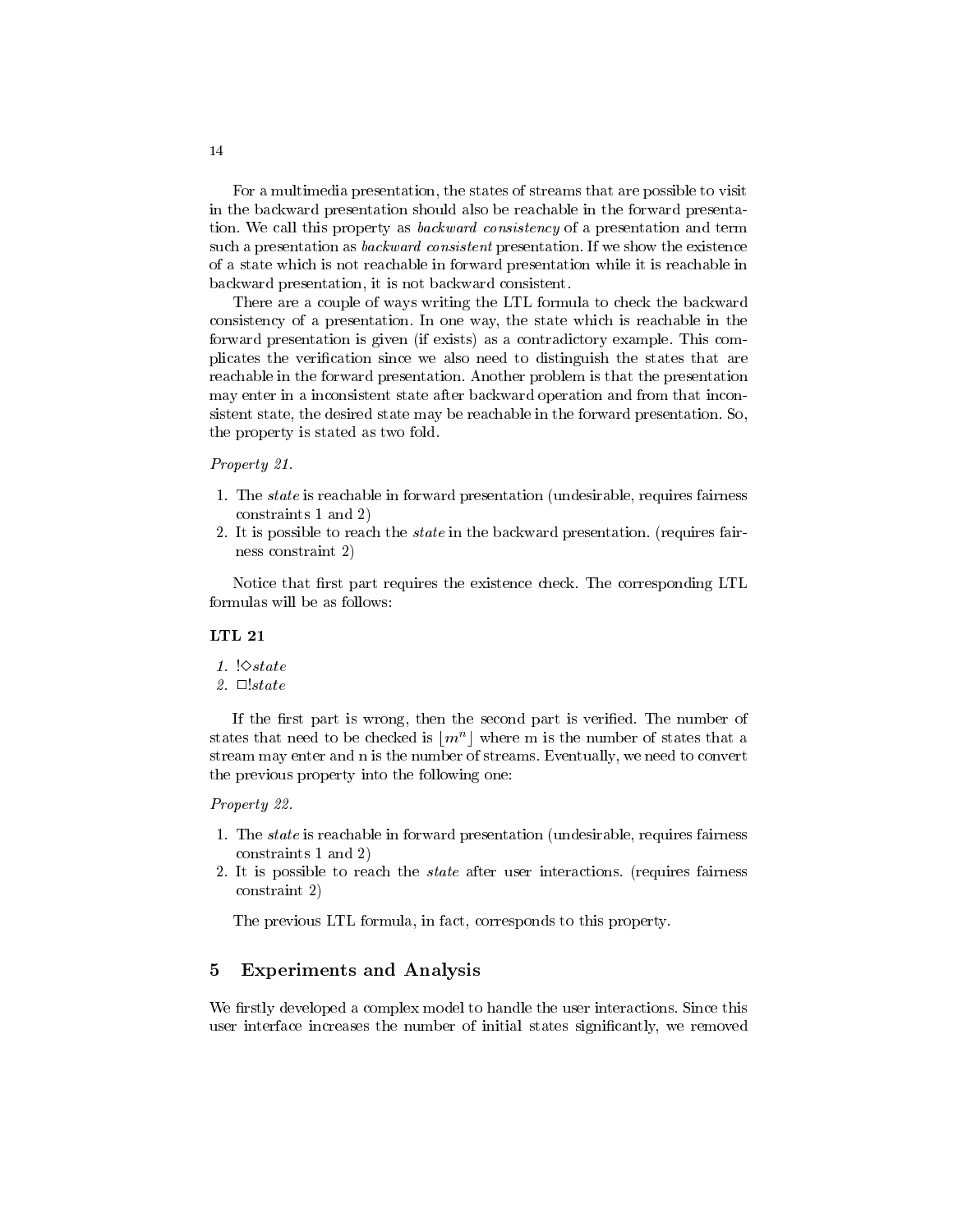the user interface during verication. Only buttons change their states as part of the user interface. The forward (fast) interaction isnot allowed to reduce the complexity of the model since we are not interested in the speed of the presentation. We are rather interested in the direction change. The backward and play interactions are enough to verify the model.

Different kinds of presentations have been used to check the correctness of the presentation model. We considered the number of streams and their organization. The streams are presented in a sequential order or in parallel. If the streams are presented in parallel, they may also be presented in a synchronized fashion.

The fairness constraints are hard-coded in the presentation. For each interaction, there is a fairness constraint and these are hard-coded in the model (lines 2,6,25). FC==3, FC==4, FC==5, FC==6 and FC==7 correspond to interactions where only start, only backward, pause-resume, skip, and backward-play are allowed, respectively.

We first investigated the complexity of the number of streams and the organization when no interaction (except to start the presentation) is allowed. The results are given in Table 1.

|              | Presentation No of Streams Depth States Transitions Memory |     |      |       |         | Time              |
|--------------|------------------------------------------------------------|-----|------|-------|---------|-------------------|
| single       |                                                            | 67  | 177  | 306   | 1.5     | $ 0:00.03\rangle$ |
| sequential   | $\overline{2}$                                             | 99  | 432  | 865   | 1.5     | 0:00.04           |
| sequential   | 3                                                          | 143 | 1021 | 2321  | $1.6\,$ | 10:00.08          |
| sequential   | 4                                                          | 209 | 2347 | 5868  | 2.0     | 0:00.25           |
| parallel     | $\overline{2}$                                             | 101 | 488  | 1021  | 1.5     | 10:00.05          |
| parallel     | 3                                                          | 139 | 1699 | 4642  | 1.8     | 0:00.13           |
| parallel     | 4                                                          | 173 | 6678 | 26132 | 2.8     | [0:00.76]         |
| synchronized | 2                                                          | 73  | 185  | 334   | 1.5     | $ 0:00.03\rangle$ |
| synchronized | 3                                                          | 78  | 201  | 398   | 1.5     | 0:00.05           |
| synchronized | 4                                                          | 83  | 233  | 542   | 1.5     | 0:00.04           |

Table 1. Experiments without interaction.

When a new stream is added into the sequential presentation, there will be phases where the new stream starts, plays, and ends. The ending of stream does not add any complexity since they will all be idle at the end of the presentation. Since each stream adds 3 more phases, the number of states is nearly tripled after each addition of a stream in a sequential presentation. The complexity of  $\min$  or states is  $O(m^+)$  where n is the number streams in the sequential presentation and  $m$  is one less than the number of states that a stream may enter (to exclude idle state). In our experiments,  $m$  is 3. The running time and the depth also increases in the same way.

For a parallel presentation, there are more combinations of playing streams. In the parallel presentations, the streams may be interleaved. The number of possible interleavings for n streams which have m states is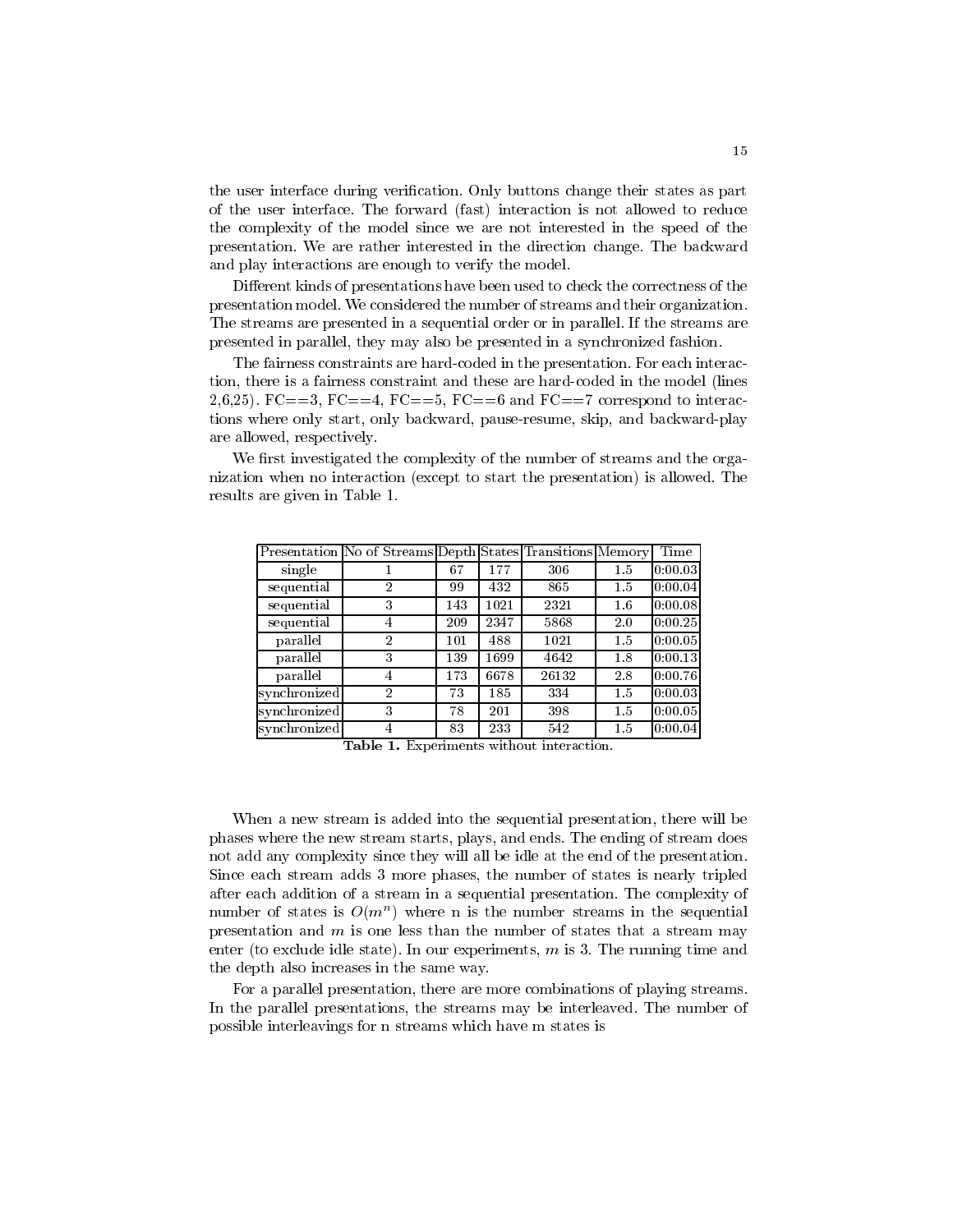$$
I(n,m) = \frac{(2n)!}{(m!)^n}.
$$
 (1)

This explains the steep increase in running time, memory, states, transitions, and depth. Nevertheless, the running time is still within a second for 4 streams. The verification can be performed for a presentation having a fair number of parallel presentations. On the other hand, a synchronized parallel presentation's complexity is  $O(n)$  for depth, transitions and running time but  $O(2^n)$  for the states.

To evaluate the effect of user interactions, we tested user interactions separately. The experiments with pause-resume interactions are given in Table 2. The pause resume interactions increase the complexity in linear time. Therefore, the presentations having pause and resume interactions do not add more complexity and this is an expected result. But these interactions increased the initial number of states, depth and complexity.

|              | Presentation No of Streams Depth States Transitions Memory |     |       |        |      | Time              |
|--------------|------------------------------------------------------------|-----|-------|--------|------|-------------------|
| sequential   |                                                            | 94  | 279   | 487    | 1.5  | 0:00.04           |
| sequential   | $\overline{2}$                                             | 168 | 718   | 1435   | 1.6  | 0:00.06           |
| sequential   | 3                                                          | 304 | 1814  | 2246   | 4060 | [0:00.12]         |
| sequential   | 4                                                          | 559 | 4564  | 11341  | 2.5  | 0:00.36           |
| parallel     | $\overline{2}$                                             | 178 | 829   | 1810   | 1.6  | 10:00.07          |
| parallel     | 3                                                          | 258 | 3519  | 11174  | 2.1  | 0:00.32           |
| parallel     | 4                                                          | 423 | 22913 | 101443 | 6.1  | [0:02.76]         |
| synchronized | $\overline{2}$                                             | 106 | 287   | 517    | 1.5  | $ 0:00.03\rangle$ |
| synchronized | 3                                                          | 111 | 303   | 591    | 1.5  | 0:00.04           |
| synchronized | 4                                                          | 122 | 335   | 749    | 1.5  | 0:00.06           |

Table 2. Experiments with Pause-Resume

The experiments with skip interaction are given in Table 3. The time com- $\mathsf{p}_{\mathsf{I}}$  because  $\mathsf{p}_{\mathsf{I}}$  and  $\mathsf{p}_{\mathsf{I}}$  are compared because in  $\mathsf{p}_{\mathsf{I}}$  and  $\mathsf{p}_{\mathsf{I}}$  and  $\mathsf{p}_{\mathsf{I}}$  are compared because in  $\mathsf{p}_{\mathsf{I}}$  and  $\mathsf{p}_{\mathsf{I}}$  are compared by  $\mathsf{p}_{\mathsf{I}}$ plexity of states for parallel presentations increased from  $O(4^+)$  to  $(10^+)$ . The complexity of states for sequential presentations increased from  $O(3^n)$  to  $O(4^n)$ .

The experiments with backward interaction are given in Table 4. The play interaction is allowed along with the backward interaction. The time complexity of synchronized presentations is  $O(2^n)$ . On the other hand, the complexity of states for parallel presentations increased from  $O(4^n)$  to  $(10^n)$ . The complexity of states for sequential presentations increased from  $O(3^n)$  to  $O(4^n)$ . These results show that the complexity of backward is similar to the skip. Since the direction of the presentation may change in the backward presentation, the number of initial states doubled and this caused severe exponential increase in the running time.

To realize the effects of interactions, experiments where all interactions are allowed are conducted. The complexity for sequential, parallel, and synchronized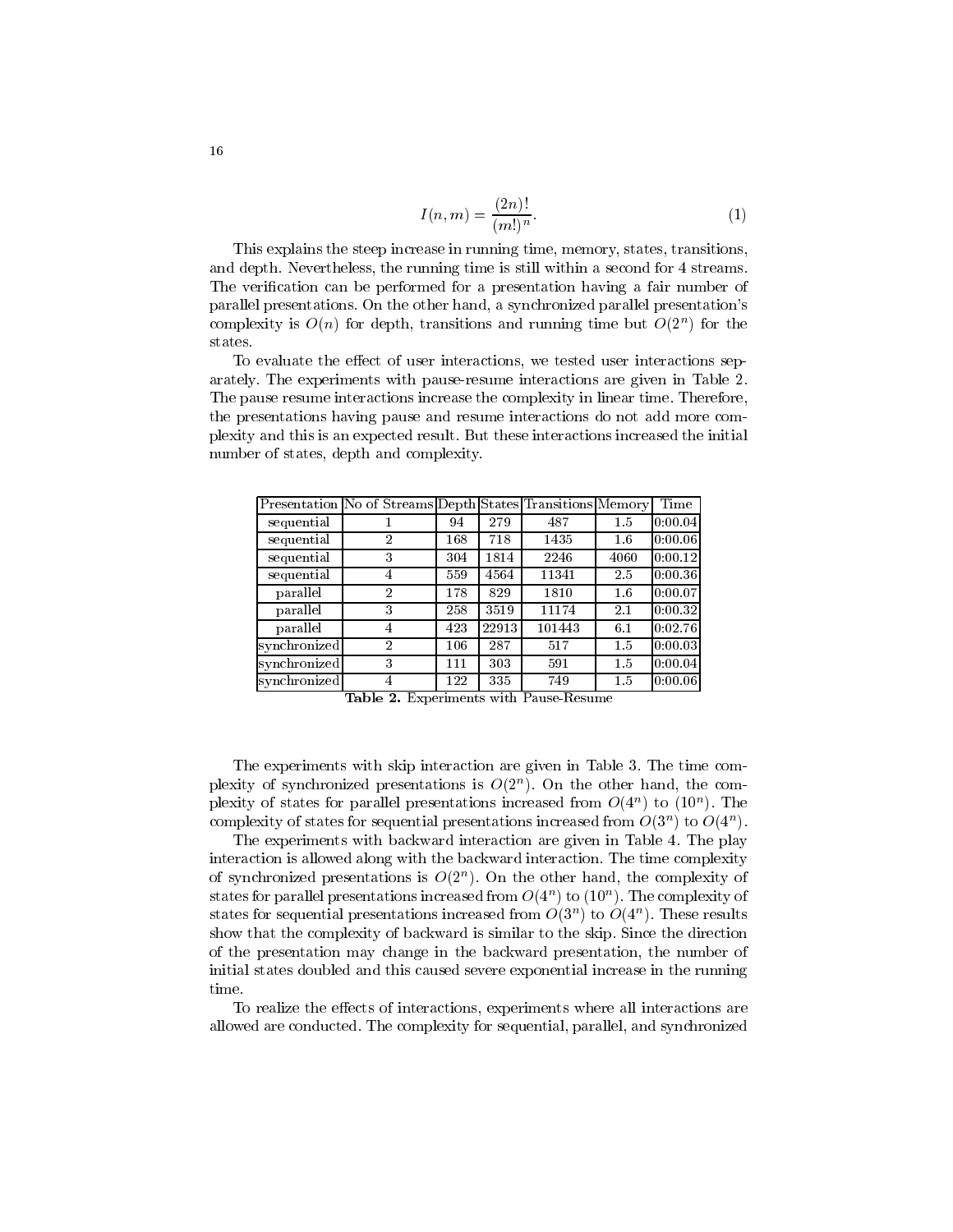|              | Presentation No of Streams Depth States Transitions Memory |      |         |                                                      |      | Time      |
|--------------|------------------------------------------------------------|------|---------|------------------------------------------------------|------|-----------|
| sequential   |                                                            | 156  | 4476    | 7219                                                 | 2.0  | [0:00.17] |
| sequential   | 2                                                          | 380  | 20622   | 34946                                                | 4.8  | 0:00.81   |
| sequential   | 3                                                          | 1085 | 102309  | 179545                                               | 21.7 | 0:04.80   |
| sequential   | 4                                                          | 2436 | 438514  | 784559                                               | 100  | 0:24.01   |
| parallel     | $\overline{2}$                                             | 347  | 26914   | 44746                                                | 5.6  | [0:00.98] |
| parallel     | 3                                                          | 677  | 2338901 | 402438                                               | 43.8 | [0:09.96] |
| parallel     | 4                                                          | 1356 | 2.34 K  | 4.15 K                                               | 473  | 2:00.59   |
| synchronized | $\overline{2}$                                             | 166  | 5020    | 8179                                                 | 2.2  | 0:00.20   |
| synchronized | 3                                                          | 176  | 6108    | 10171                                                | 2.5  | [0.00.27] |
| synchronized | 4                                                          | 186  | 8284    | 14299                                                | 3.0  | 0:00.38   |
|              | $T_0$ $\sim$ $\sim$ $\sim$ $\sim$                          |      |         | $E_{\text{min}}$ orim onto $m+1$ , $Cl_{\text{min}}$ |      |           |

| <b>Table 3.</b> Experiments with Skip |
|---------------------------------------|
|---------------------------------------|

|              | Presentation No of Streams Depth |      |        | States Transitions Memory |     | Time    |  |
|--------------|----------------------------------|------|--------|---------------------------|-----|---------|--|
| sequential   |                                  | 216  | 8358   | 14898                     | 2.6 | 0:00.31 |  |
| sequential   | $\overline{2}$                   | 561  | 34201  | 62691                     | 7.1 | 0:01.45 |  |
| sequential   | 3                                | 1437 | 140408 | 260996                    | 29  | 0:07.11 |  |
| sequential   | 4                                | 3157 | 596432 | $1.12\,K$                 | 136 | 0:34.40 |  |
| parallel     | $\overline{2}$                   | 359  | 55780  | 101419                    | 10  | 0:02.24 |  |
| parallel     | 3                                | 948  | 528264 | 978800                    | 97  | 0:24.63 |  |
| parallel     | 4                                | 2031 |        |                           |     |         |  |
| synchronized | $\overline{2}$                   | 228  | 9548   | 17254                     | 2.9 | 0:00.39 |  |
| synchronized | 3                                | 239  | 11912  | 22098                     | 3.5 | 0:00.55 |  |
| synchronized | 4                                | 250  | 16640  | 32154                     | 4.7 | 0:00.81 |  |

Table 4. Experiments with Backward

presentations are similar to the backward and the skip (Table  $5$ ). The effects of interactions on types of presentations are depicted in Figure 6.

#### 6 **Evaluation**

### 6.1 Contribution of PROMELA/SPIN

The previous work on checking the integrity of multimedia presentations deal with presentations that are presented in nominal conditions (i.e., no delay). SPIN verifier takes into account each possible state that the processes and elements of a presentation may enter. Since the processes may iterate at different states as long as they are enabled, this introduces processes proceeding at different speeds. From the perspective of a multimedia presentation, this may correspond to delay of data in the network. The SPIN verier checks the properties of a presentation also at the worst case. The unexpected false presentations are reported by contradictory examples.

SPIN enables verification of LTL formulas. LTL formulas requires tracing all the execution paths. For example, it may be possible that two streams may start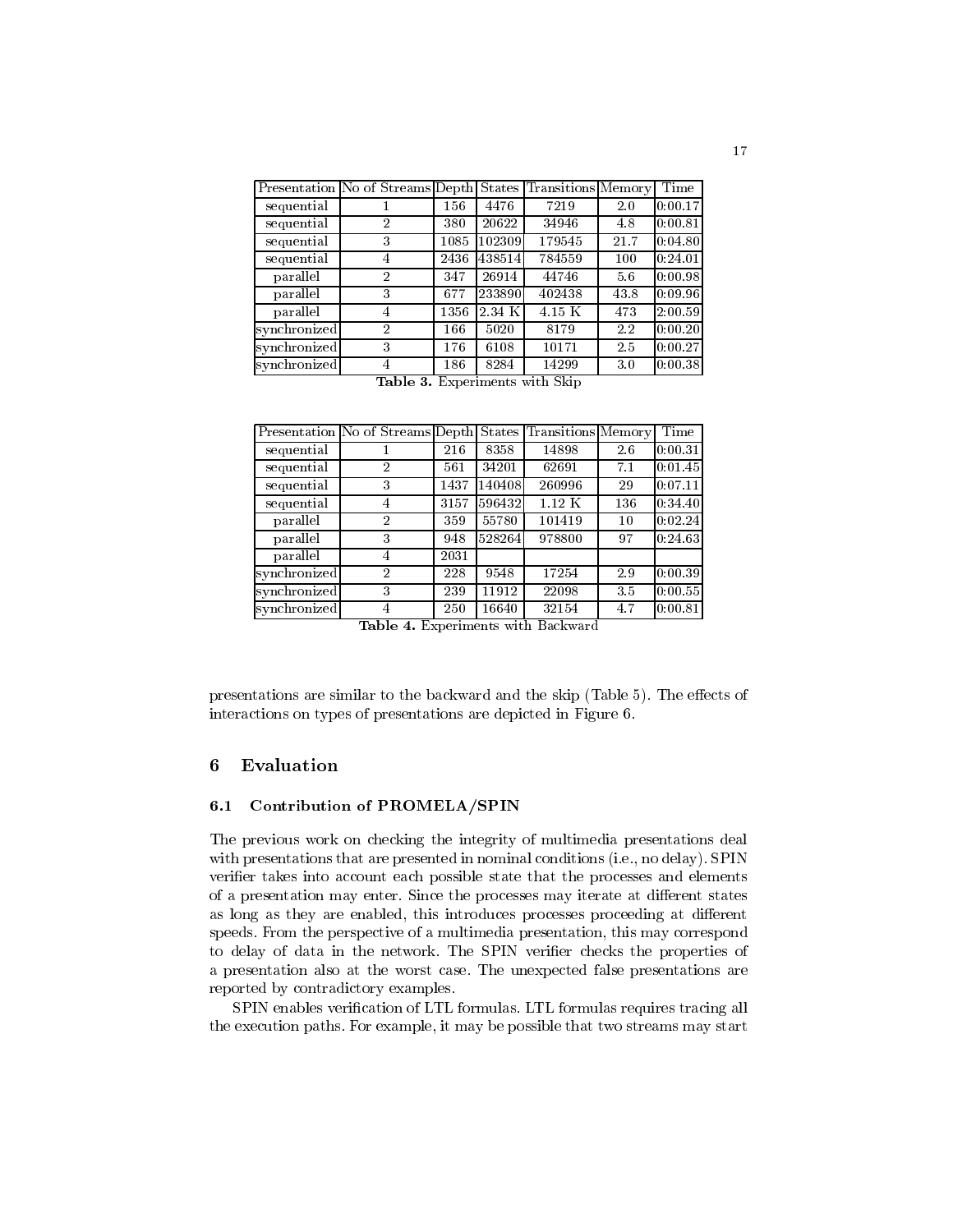|              | Presentation No of Streams Depth States Transitions Memory |       |           |           |      | Time    |  |
|--------------|------------------------------------------------------------|-------|-----------|-----------|------|---------|--|
| sequential   |                                                            | 745   | 24586     | 46364     | 4.8  | 0:00.92 |  |
| sequential   | 2                                                          | 1954  | 103197    | 200756    | 18.5 | 0:04.71 |  |
| sequential   | 3                                                          | 5717  | 424039    | 846276    | 85   | 0:23.13 |  |
| sequential   | 4                                                          | 18676 | 2.21 K    | $4.50\,K$ | 500  | 2:27.68 |  |
| parallel     | 2                                                          | 1509  | 184092    | 351747    | 31   | 0:07.87 |  |
| parallel     | 3                                                          | 3571  | $1.75\,K$ | 3.42 K    | 318  | 1:30.09 |  |
| synchronized | $\overline{2}$                                             | 823   | 30299     | 57461     | 6.1  | 0:01.30 |  |
| synchronized | 3                                                          | 869   | 38179     | 74420     | 83   | 0:01.86 |  |
| synchronized | 4                                                          | 871   | 53939     | 109319    | 12   | 0:02.75 |  |

Table 5. Experiments with all interactions allowed

at the same time. What we are really interested is whether these two streams will eventually start at the same time in all occasions. The never-claims expressions provide the contradictory examples.

The detection of non-progress cycles when all the user interactions are allowed yields a general status of the presentation model. In reality, it is not possible to perform all the interactions at all possible occasions. During the initial modeling phases of our model, SPIN verifier detected a case which naturally is less likely to occur. In this case, the user starts the presentation and then clicks the BACKWARD button just before the presentation proceeds. This leads to an unexpected state where the presentation enters an infinite loop.

After the user starts a presentation and just before the presentation proceeds if the user attempts to backward the presentation, the presentation then enters an unexpected state and stays in this state forever.

#### 6.2 Limitations

Multimedia presentations which provide interactions that change the course of the presentation like skip and backward restricts using PROMELA structures like message channels. The communication among processes like actors and streams are first modeled using channels. If processes are blocked and an interaction (interrupt) requires these process to abort, significant coding is required to cope with the blocked processes.

The PROMELA language does not provide time in the modeling. Thus it is not possible to incorporate time directly in the model. RT-SPIN enables the declaration of time constraints and checks acceptance cycles, non-progress cycles and some liveness properties. The first problem is some guards may be skipped due to lazy behavior of RT-SPIN. In our case, most of the time constraints are equality constraints. Also the interactions like pause, resume, skip, and backward requires the guard condition to be updated after these interactions even when waiting for the guard condition to be satisfied.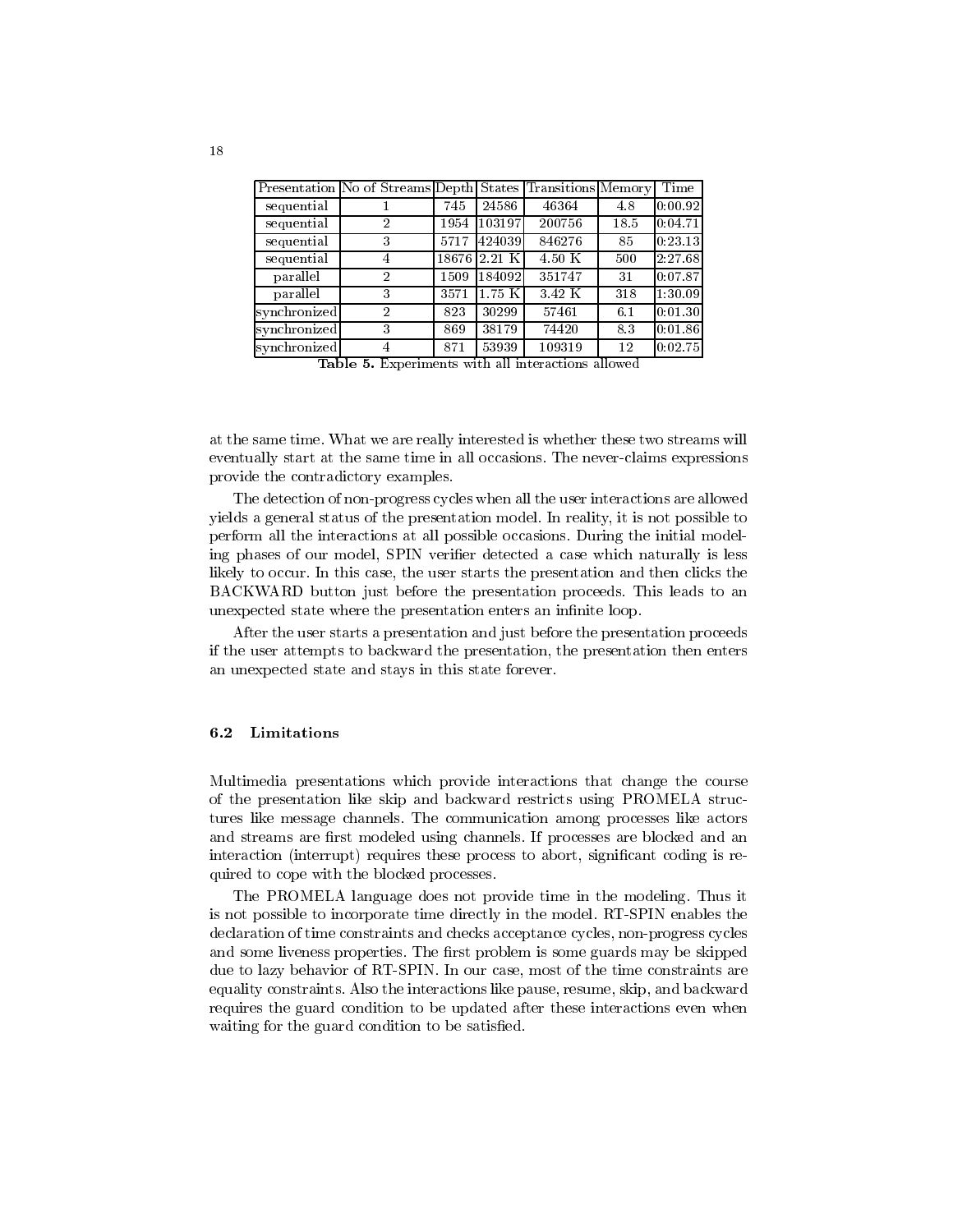

Fig. 6. Performance of user interactions on (a) parallel (b) sequential (c)synchronized presentations.

#### 6.3 Experiences

We had problems in the evaluation and generation of never claims. If the verication reports unreached states before initial execution, a skip statement is included to the beginning of the never claim expression.

When there are still processes enabled, the spin verifier may yield acceptance cycles. If those processes were allowed to proceed, those cycles would be removed. Progress labels are inserted to break these cycles. The never claims are added with  $np$  to check non progress cycles. We included the weak fairness constraint wherever necessary. We also had a case where never claim is in a cycle after all processes end.

By using LTL to never claim converter, it is not possible to check the ordering of states. Because the same never-claim expression is generated for all  $(y \cup z)$ ,  $!(x \mathbf{U} y \mathbf{U} z)$ , and  $!(w \mathbf{U} x \mathbf{U} y \mathbf{U} z)$ .

#### $\overline{7}$ Conclusion

The synchronization model will be incorporated into the NetMedia [12] system, a middleware design strategy for streaming multimedia presentations in distributed environments. NetMedia supports user interactions that change the